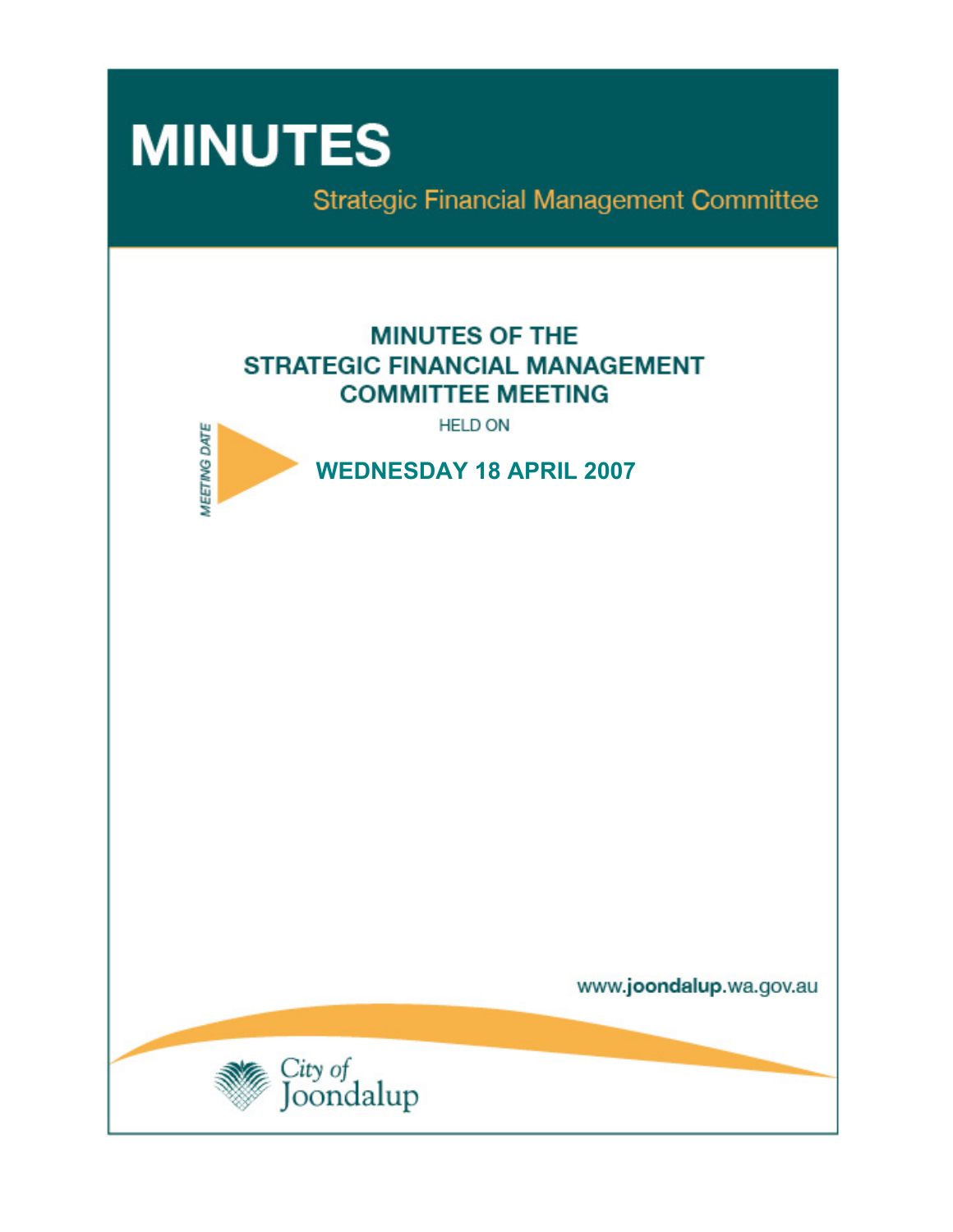# **CITY OF JOONDALUP**

#### **MINUTES OF THE STRATEGIC FINANCIAL MANAGEMENT COMMITTEE MEETING HELD IN CONFERENCE ROOM 2, JOONDALUP CIVIC CENTRE, BOAS AVENUE, JOONDALUP ON WEDNESDAY 18 APRIL 2007**

#### **ATTENDANCE**

#### **Committee Members:**

| Cr Michele John    | <b>Presiding Person</b> | South-West Ward     |
|--------------------|-------------------------|---------------------|
| Mayor Troy Pickard |                         |                     |
| Cr Tom McLean      |                         | North Ward          |
| Cr Geoff Amphlett  |                         | <b>Central Ward</b> |
| Cr Steve Magyar    |                         | North-Central Ward  |
| Cr Brian Corr      |                         | South-East Ward     |
| Cr Russ Fishwick   |                         | South Ward          |
|                    |                         |                     |

#### **Officers:**

| Mr Garry Hunt     |
|-------------------|
| Mr Mike Tidy      |
| Mr Clayton Higham |
| Mr Ian Cowie      |
| Ms Janet Harrison |

Chief Executive Officer Director, Corporate Services Director Planning and Community Development Director, Governance & Strategy **To 2041 hrs** Administrative Services Co-ordinator

#### **DECLARATION OF OPENING**

The Presiding Person declared the meeting open at 1852 hrs.

#### **APOLOGIES/LEAVE OF ABSENCE**

Nil.

#### **CONFIRMATION OF MINUTES**

#### MINUTES OF THE STRATEGIC FINANCIAL MANAGEMENT COMMITTEE MEETING HELD ON 12 SEPTEMBER 2006

**MOVED Cr Fishwick SECONDED Cr McLean that the minutes of the meeting of the Strategic Financial Management Committee held on 12 September 2006 be confirmed as a true and correct record.** 

#### **The Motion was Put and CARRIED (7/0) CARRIED** (7/0)

**In favour of the motion:** Mayor Pickard, Crs John, McLean, Amphlett, Magyar, Corr and Fishwick

#### **ANNOUNCEMENTS BY THE PRESIDING PERSON WITHOUT DISCUSSION**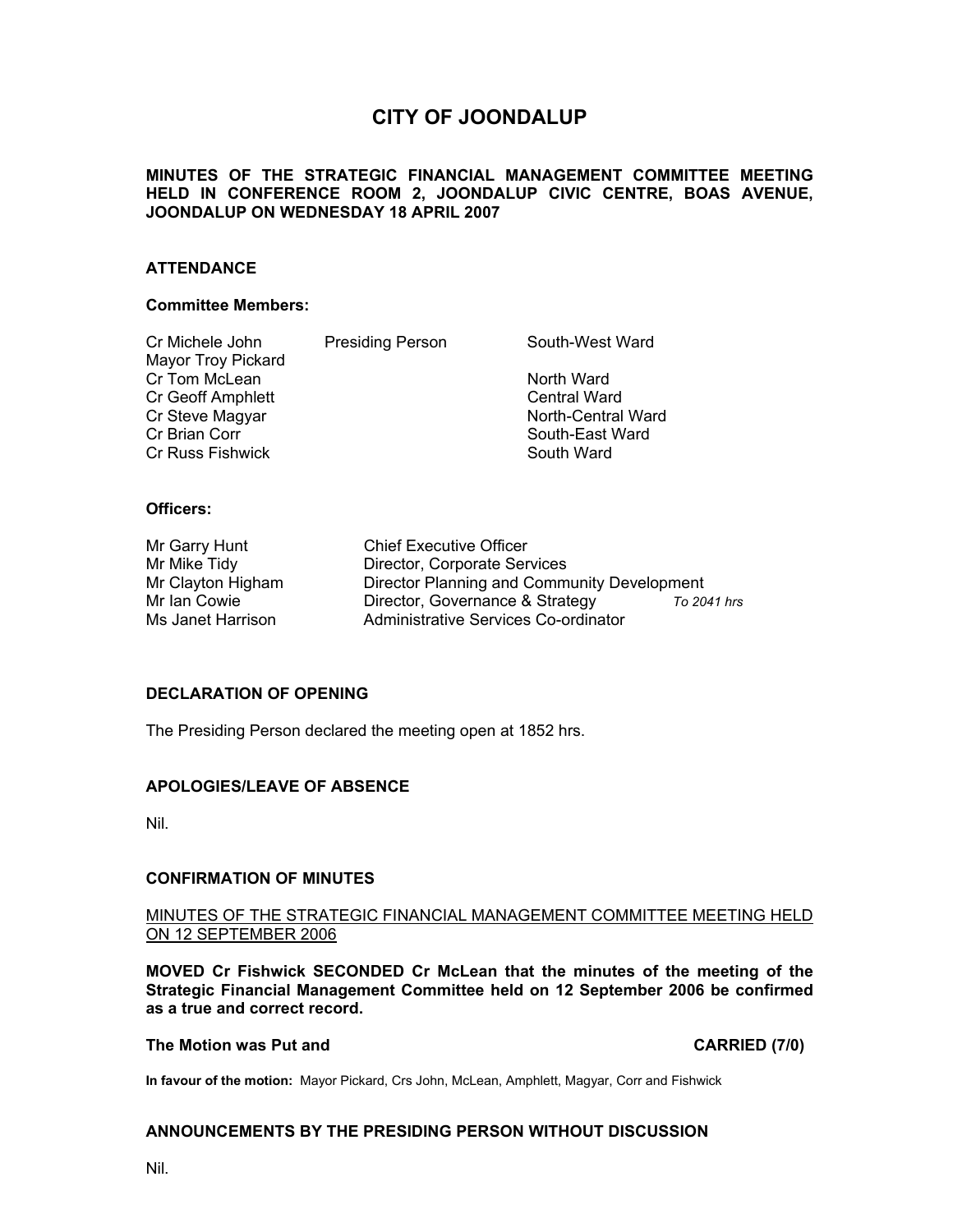#### **DECLARATIONS OF INTEREST**

Nil

#### **IDENTIFICATION OF MATTERS FOR WHICH THE MEETING MAY SIT BEHIND CLOSED DOORS**

Nil

#### **PETITIONS AND DEPUTATIONS**

Nil

**REPORTS** 

# **ITEM 1 COMPARISON OF LOCAL GOVERNMENTS RANKED BY TOTAL REVENUE - [03089]**

**WARD:** All

**RESPONSIBLE** Mr Mike Tidy **DIRECTOR:** Corporate Services

#### **PURPOSE**

To provide the Strategic Financial Management Committee with information in relation to a comparative of total rate revenue and total rates levied published in WA Business News 5 October 2006.

#### **EXECUTIVE SUMMARY**

As is well known basic statistics need to be considered with care and in context. This is illustrated by the details reported in WA Business News for local governments. Focussing solely on revenues may be a valid comparative in the commercial environment where sales are the sole or principal driver of revenues. Such comparisons in local government, however, can be very deceptive with significant non-rate revenues and the close relationship between revenues and expenditures particularly in the case of grants.

After examining the make up of revenues for the six largest local governments reported in WA Business News (excluding the City of Perth) and extending the analysis to expenditures what on the surface appears to show the City of Joondalup in a poor comparative position in fact reveals that the City of Joondalup not only compares well but by some measures is arguably outperforming the other local governments.

It is recommended that the report be received.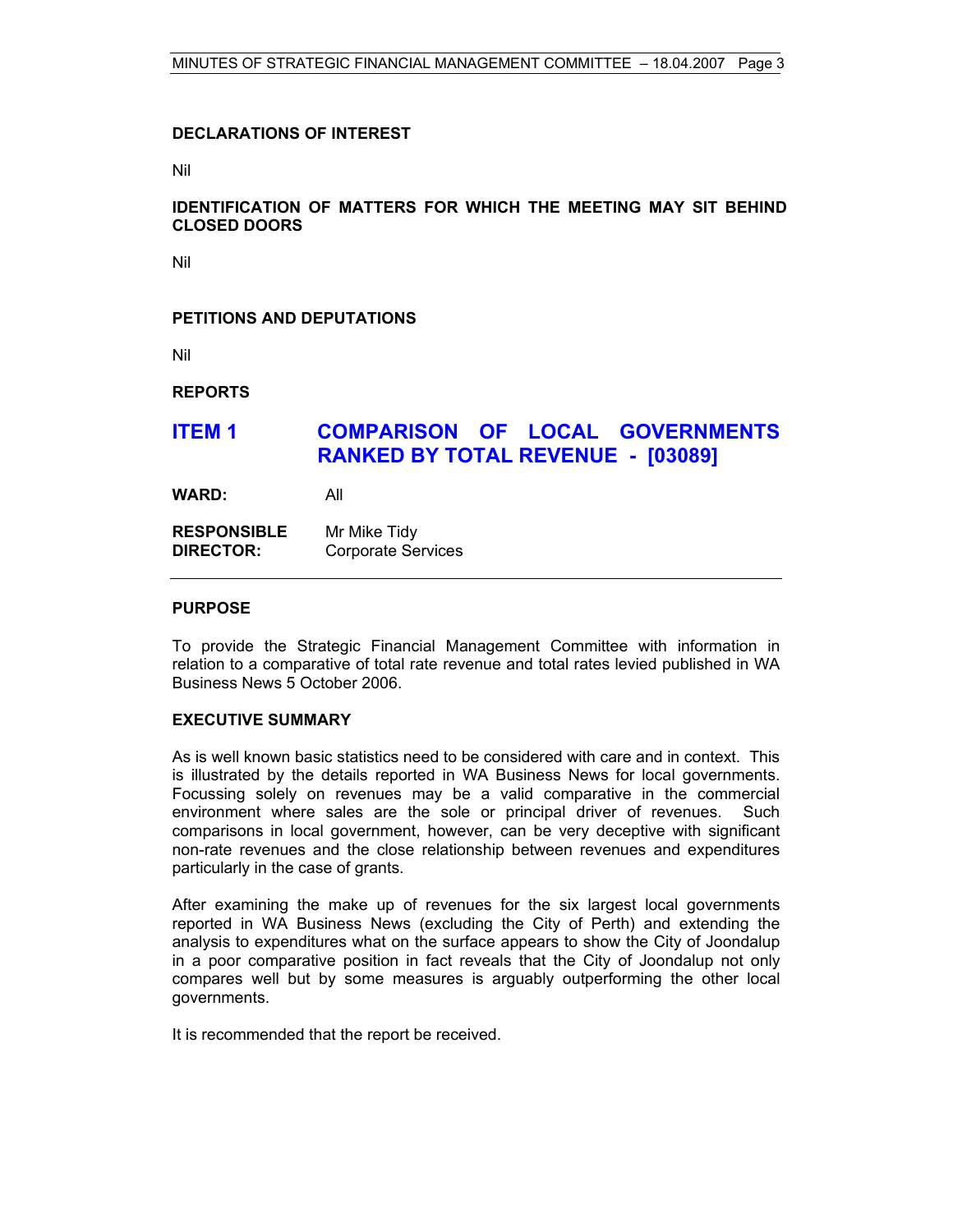#### **BACKGROUND**

The online publication WA Business News publishes once a year information on the major local governments ranked by total revenue and shows some very basic comparative data. The information published on 5 October 2006 is attached (Attachment 1 refers).

This information has been extracted from the Complete Book Of Lists, which in turn has obtained the information from the most recent publication of the West Australian Local Government Directory by Western Australian Local Government Association (WALGA). This is the 2006-07 publication.

The City of Joondalup is ranked third by total revenue with the City of Stirling first, followed by the City of Perth. The City of Wanneroo is fourth, followed by the Cities of Swan, Melville and Canning as the top seven rankings. The information that was published includes the total revenue, total rates levied, number of registered voters, population, area as well as some basic locality information and the names of the CEO, Mayor and Town Planner.

Initial examination of the total rates levied compared to total revenue seems to suggest that the City of Joondalup has a significantly higher portion of its total revenue made up by total rates levied. The City of Joondalup's published revenue is \$72.1m with total rates levied of \$49m. The next ranked city, the City of Wanneroo with a total revenue of \$66.9m only has total rates levied of \$32.3m, ie only a little over \$5m less total revenue than the City of Joondalup but well over \$16m less in total rates levied. Similar scenarios apply in relation to the Cities of Swan, Melville and Canning, all of whom have total revenues of the mid to low \$60 millions but have total rates levied of \$37m down to as low as \$28.8m for the City of Canning.

The City of Joondalup on the surface of this information appears to be at a significant variance to the other major cities and therefore some analysis work has been done in relation to the comparative of the City of Joondalup's situation with the other top seven ranked cities.

#### **DETAILS**

Some comparative analysis has been undertaken to examine the financial positions of the top seven ranked Cities and how they compare to the City of Joondalup. The City of Perth has been excluded from the analysis because of the nature of that City's makeup, having significant non-rate revenues particularly in relation to parking and low levels of residential rate revenue and high levels of commercial rate revenue, making its position distinctly different from the other cities.

The source of the information that has been published is the West Australian Local Government Directory 2006/07 (the Directory). In the published information there has been no analysis, it has been taken as published in the directory. In turn the financial information that is published in the directory for 2006/07 is based on 2004/05 annual report actual results. When comparing the data published in the directory to the actual financial statements for each of the respective Councils for that financial year there are a number of variances and anomalies. Some of these are relatively minor in nature but there are a couple of significant ones. It should be noted that WALGA do not extract the information themselves they rely on each local government for the information provided and its accuracy.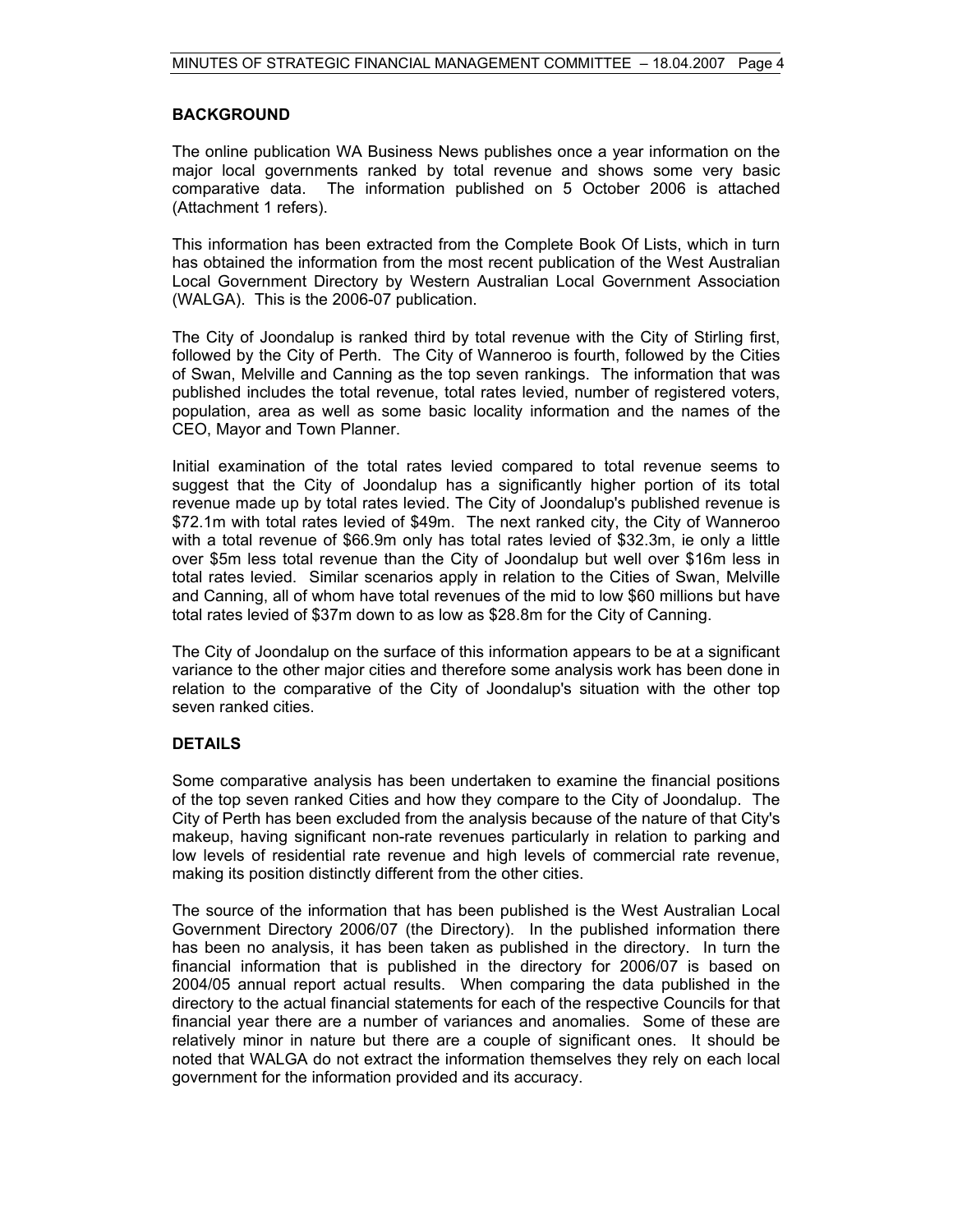#### **Total Rates Levied**

In relation to the figures in the directory there seems to be inconsistency in that some Councils appear to have taken total rates levied to mean only the initial rates levied at rate billing, while others have also taken it to include administration fees, interest charges for late payment and penalties, less any discounts applicable.

Separately from this there are other differences the reason for which is not apparent.

The net outcome of this is that when comparing total rate revenue including fees, charges, penalties, net of discounts and comparing the actual 2004/05 financial reports to the total rates levied as published in the directory the following variances were identified –

| City            | Variation   | <b>Adjustment Required</b> |
|-----------------|-------------|----------------------------|
| Joondalup       | overstated  | (\$2,545,343)              |
| Stirling        | understated | \$834,902                  |
| Wanneroo        | understated | \$494,431                  |
| Swan            | correct     | \$Nil                      |
| <b>Melville</b> | overstated  | (\$1,213,349)              |
| Canning         | understated | \$146,978                  |

#### **Total Operating Revenues**

A similar assessment has then been done in relation to the total operating revenues comparing the published amounts extracted from the directory to the published financial statements for 2004/05 in relation to each of those Councils.

Again, there are variances although the reasons are more readily apparent. The two major variances are for the Cities of Wanneroo and Swan. In the case of the City of Wanneroo the total revenue published in the directory is \$66.9m. The actual revenue as per the financial accounts was \$142.9m. There are two major reasons for this variance. In the first instance in 2004/05 the City of Wanneroo received \$58.4 in non-cash contributions to assets, which are reflected in the actual financial accounts as revenues. In addition there are substantial guided development town planning schemes in progress for which there are significant scheme revenues of over \$14m. It would seem that in providing information to be included in the directory the total revenue was adjusted for these extraordinary variances.

A similar situation applies in the case of the City of Swan whose total revenue in the directory is \$65m when the actual 2004/05 accounts reflect total revenues of \$81.6m. The difference of \$16.6m is non-cash developer contributions.

There is a lesser variance in the City of Melville's total revenue compared to its actual 2004/05 revenue with the actual figure being \$1.3m more than the figure published in the directory. The reason for this variance is not immediately apparent but it is possible that some sort of developer contribution may have been a factor.

The City of Canning also has a variance of a relatively minor nature of \$286,000 more, in actual 2004/05 revenue than what was published in the directory.

The figures for the Cities of Joondalup and Stirling are correct.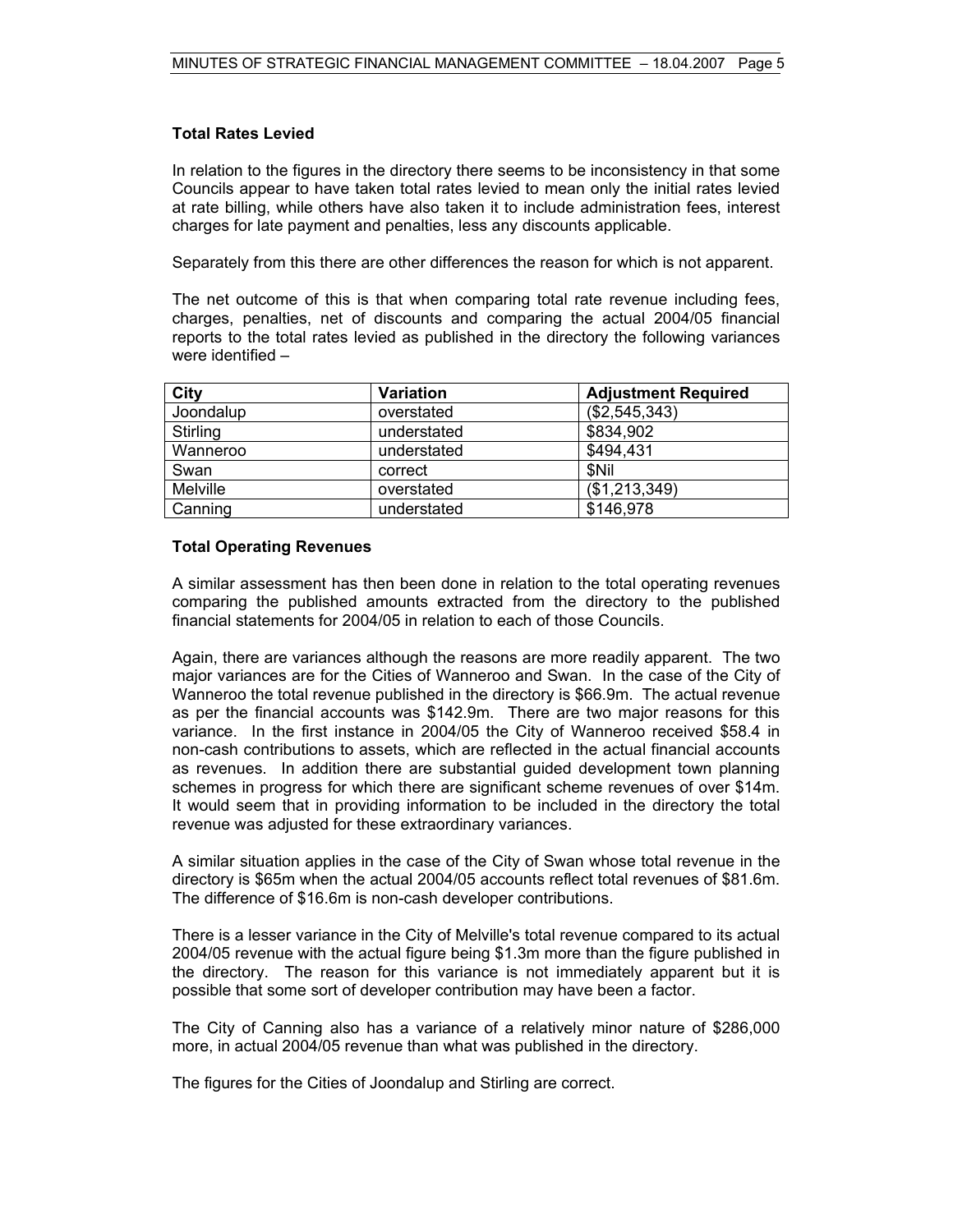#### **Comparative Analysis**

A comparison by programme of the revenues for each of the six local authorities is shown in the following table. There have been some adjustments in picking up this information from the annual accounts of each of the respective authorities.

|                                 | Joondalup  | <b>Stirling</b> | Wanneroo    | Swan       | <b>Melville</b> | Canning    |
|---------------------------------|------------|-----------------|-------------|------------|-----------------|------------|
| REVENUES (Actual 2004/05)       |            |                 |             |            |                 |            |
| <b>General Purpose Funding</b>  | 53.561.611 | 74.509.119      | 37.464.995  | 41.904.503 | 37.225.188      | 32.274.493 |
| Governance                      | 9.527      | 1.256.574       | 476.377     | 448.125    | 470.869         | 29.594     |
| Law, Order, Public Safety       | 481.298    | 2.078.287       | 765.089     | 1.311.442  | 2,999,801       | 314,434    |
| Health                          | 353.203    | 247.365         | 250,080     | 206.298    | 226.984         | 204.870    |
| <b>Education and Welfare</b>    | 294,744    | 4.616.042       | 3.095.547   | 2.693.044  | 1.110.544       | 6,763,915  |
| <b>Community Amenities</b>      | 8.287.505  | 16.719.800      | 15.670.298  | 9.353.444  | 8.382.057       | 7,555,680  |
| <b>Recreation and Culture</b>   | 2,861,015  | 6,589,555       | 3,960,938   | 7,679,040  | 8.144.839       | 6,041,977  |
| Transport                       | 4.759.357  | 3.315.977       | 62.034.162  | 16.085.740 | 2.406.103       | 5.307.047  |
| <b>Economic Services</b>        | 1.095.303  | 2.799.326       | 3.273.187   | 1.429.313  | 877.036         | 1.007.339  |
| Other Property and Services     | 397.049    | 9,282,346       | 15,910,192  | 554,331    | 2,362,865       | 2,068,203  |
| <b>Total Operating Revenues</b> | 72.100.612 | 121.414.391     | 142.900.865 | 81.665.280 | 64.206.286      | 61.567.552 |

The Cities of Swan, Melville and Canning still have a programme in their accounts for housing, which technically doesn't exist any more. For comparative purposes the revenue that these Councils showed in Housing has been added to the Other Property and Services programme. A couple of the Councils that had non-cash contributions show these separately below the line in their operating statement. Where this is the case, for the purposes of comparison, this non-cash revenue has been added back into the programme to which it relates.

The following comments are made in doing a comparison programme by programme, ignoring for the purposes of the initial analysis General Purpose Funding which is mostly made up of rate revenue -

#### **Governance**

Generally this is a relatively minor revenue item in most councils and it is not clear why there is a significant amount of revenue for governance in the City of Stirling.

#### Law, Order and Public Safety

The Cities of Joondalup, Wanneroo and Canning seem to be relatively speaking in the same low revenue ballpark while the Cities of Stirling, Swan and in particular Melville are much higher. In the case of Stirling and Melville they both charge separately for their security service ie not funded from rate revenue, and the revenue from this is treated as revenue for Law, Order and Public Safety. In the case of the City of Swan they have a significant revenue source of fees and charges and also significant grant revenues in relation to Law, Order and Public Safety.

#### **Health**

These are quite comparable and are not worth any further comment.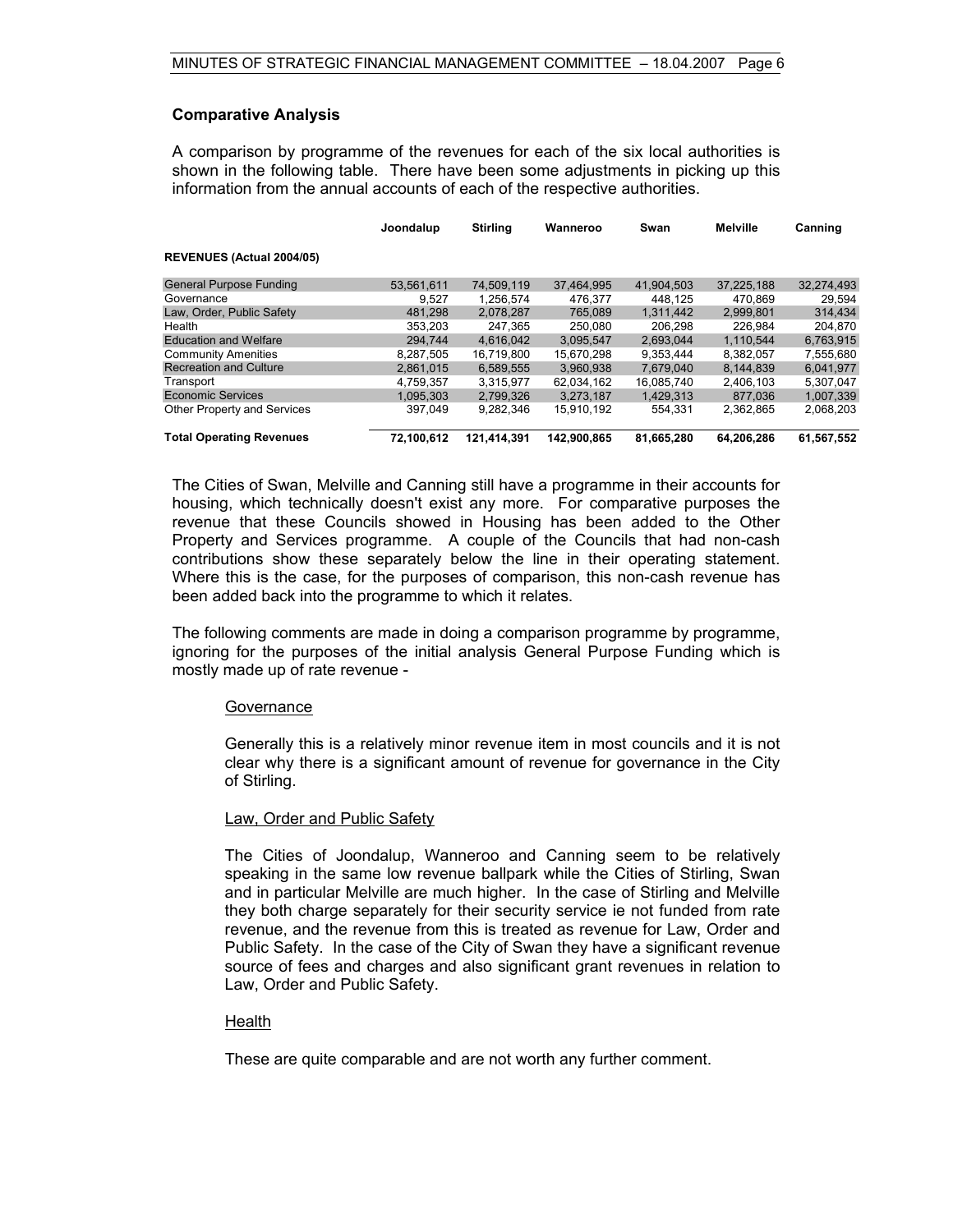#### Education and Welfare

In this programme the City of Joondalup stands out as being significantly different to all of the other five councils. The City of Joondalup revenues are barely \$300,000 while the next lowest, the City of Melville, is \$1.1m and then they range all the way up to the City of Canning with revenues of \$6.7m. The Education and Welfare programme is where most of the funds would be received for those Councils involved in aged care, home and community care grant programmes etc. The City of Joondalup is not involved in these programmes at all. By contrast the City of Canning, by way of example, runs major aged care services and facilities. Obviously on the expenditure side there would also be significant expenditures on Education and Welfare but clearly when you are only examining the revenue side from the point of view of comparing total rates levied to total revenue one of the distorting factors is that it ignores the costs associated with significant non-rate revenues.

#### **Community Amenities**

This programme is basically made up of two components, one being, all of the town planning functions and the second one being the waste management functions. Joondalup's revenue for community amenities is on par with the Cities of Swan, Melville and Canning while the Cities of Stirling and Wanneroo have significantly higher revenues. Both the Cities of Stirling and Wanneroo operate major resource recovery facilities, Wanneroo's being a regional facility and further in the case of the City of Wanneroo they are also involved in the City of Joondalup's waste collection. The City of Stirling has a significant commercial waste collection operation.

#### Recreation and Culture

The comparison here shows that the City of Joondalup's revenues for Recreation and Culture are significantly less than all of the other City Councils. The figures in relation to the Cities of Wanneroo and Swan need to be qualified in that they include developer non-cash revenues. These would pertain to the creation and development of new parks. In Wanneroo's case those contributions are just over \$1m and in the case of the City of Swan \$3.6m. With these two adjustments in mind the Cities of Wanneroo and Swan would then be reasonably comparable to the City of Joondalup leaving the Cities of Stirling, Melville and Canning with significantly higher revenues. In the case of recreation facilities this would be a reflection of a larger number and a larger scale of facilities. This would pertain to recreation centres and aquatic centres. It should be borne in mind that in the case of the City of Joondalup during the period 2004/05 the main recreation centre at Craigie was undergoing redevelopment.

#### **Transport**

The two major standouts under this programme are the Cities of Wanneroo and Swan, which as previously mentioned have significant non-cash developer contributions included in their revenues. In the case of the City of Wanneroo they amount to \$57.4m with \$4.6m of other Transport revenues. In the case of the City of Swan the contributions are \$9.5m with \$6.5m of other Transport revenues. On this basis therefore the comparatives are not unreasonable if you accept that the Cities of Wanneroo and Swan are outer metropolitan high growth, Joondalup a bit less so, Melville and Canning a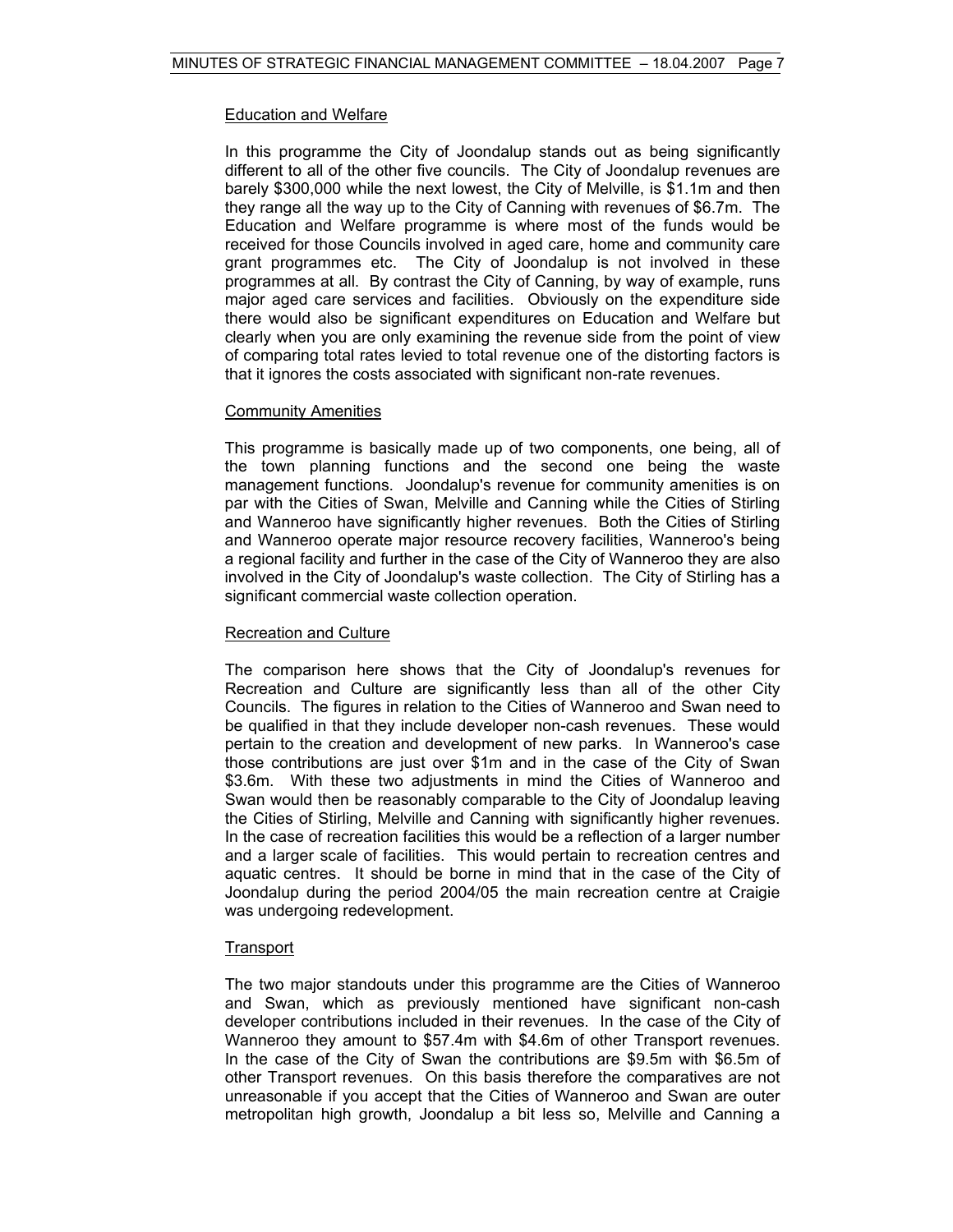mixture new and old while Stirling is relatively speaking inner city in the refurbishment phase.

There is a non-cash contribution included in the City of Joondalup's figures of \$1.7m with other Transport revenues of \$3m.

#### Economic Services

The Cities of Joondalup, Swan, Melville and Canning are all reasonably comparable with the Cities of Stirling and Wanneroo having significantly higher revenues. It is not entirely clear as to the full reasons for the higher levels of revenue under Economic Services although in the case of the City of Wanneroo they do operate a number of trading undertakings including the fleet maintenance service that they provide to the City of Joondalup, the revenues for which would be reflected in this programme.

#### Other Property and Services

There are a number of qualifications that need to be made in relation to the figures for each Council in this programme but even taking these into account the City of Joondalup stands out with the lowest revenue for Other Property and Services. The qualifications are-

- In the case of the City of Stirling the total of \$9.28m includes profit on land disposals of \$7.5m.
- In the case of the City of Wanneroo the total of \$15.9m includes \$14m in revenues for guided development town planning schemes.
- The Cities of Swan, Melville and Canning all have revenues for a programme they refer to as Housing. For the sake of comparatives in each case these revenues have been added into Other Property and Services. Leaving these amounts out the City of Swan is reasonably comparable to the City of Joondalup but the Cities of Melville and Canning still have significant Other Property and Services revenues.

#### **Adjusted Analysis**

#### **Total Operating Revenues**

Having identified some major differences between the six local governments it's useful to get a better comparative analysis of the revenues by adjusting the actual revenues to remove these major variances. The major variance adjustments relate to-

- Non-cash contributions to assets
- Guided development town planning scheme revenues
- Extraordinary profit on asset disposals
- Underground power service charges
- Trading undertakings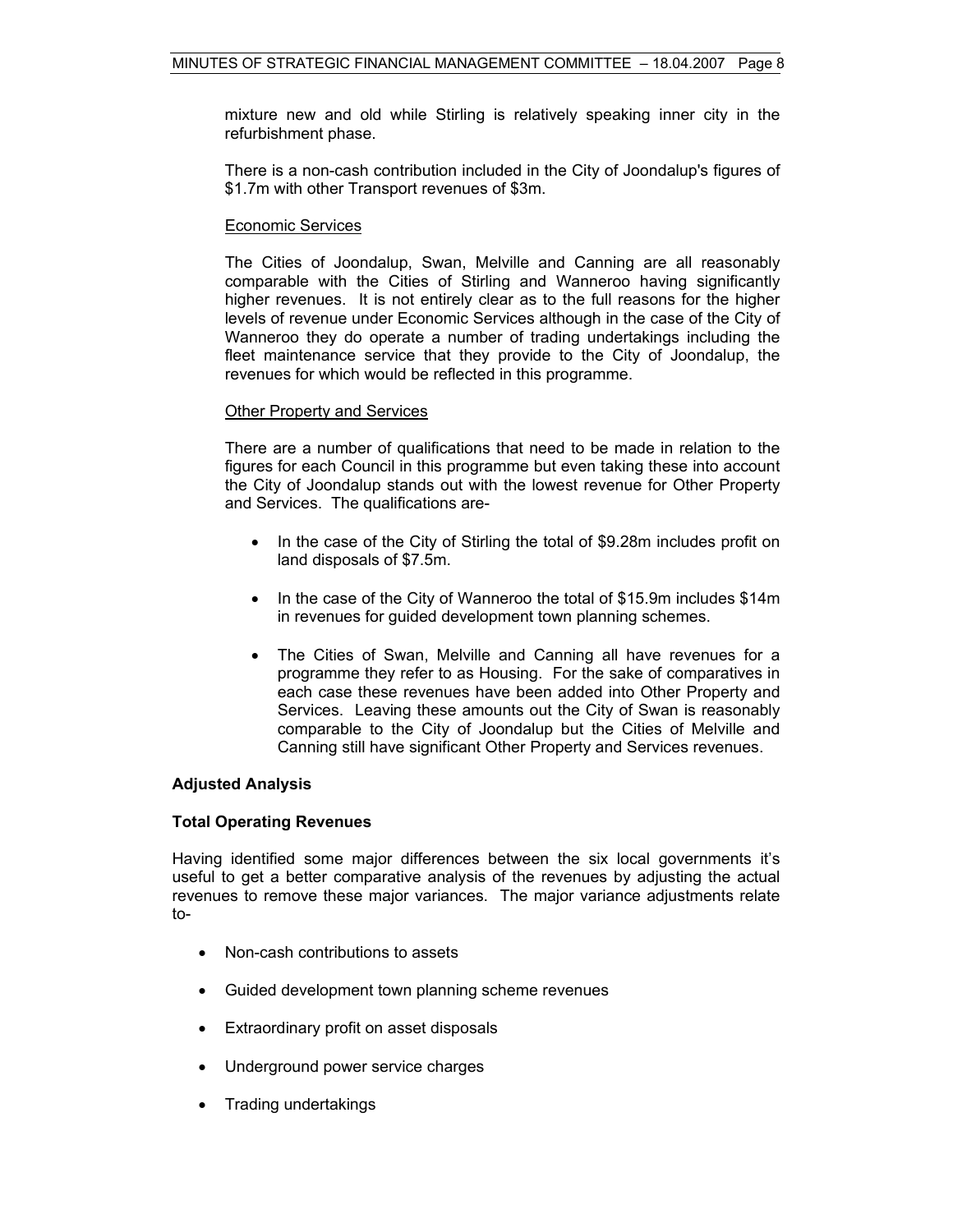The other major area of variance identified above is that the other City Councils have significantly higher revenues in relation to Education and Welfare than the City of Joondalup. There is no easy way to analyse this and to extract out those things that are extraordinary or unusual. Given the City of Joondalup's Education and Welfare revenue is so low one way of normalising the impact of this for comparative analysis is to remove this line item completely from all of the Council's revenue figures. It could be well argued in support of this that due to the nature of the revenues there would be an expectation that there would be at least matching expenditures.

The table below summarises the adjustments that have been made from total operating revenues as reflected in the 2004/05 actual accounts.

|                                                                 | Joondalup   | <b>Stirling</b> | Wanneroo       | Swan         | <b>Melville</b> | Canning     |
|-----------------------------------------------------------------|-------------|-----------------|----------------|--------------|-----------------|-------------|
| <b>Operating Revenue (Actual 2004/05)</b><br><b>Adjustments</b> | 72,100,612  | 121.414.391     | 142.900.865    | 81,665,280   | 64,206,286      | 61,567,552  |
| Non Cash Contributions to Assets                                | (1,679,895) |                 | (58, 438, 960) | (16,601,012) |                 |             |
| TP Scheme Revenues (Self Funding)                               |             | (860, 976)      | (14.013.621)   | (58, 972)    |                 | (24,069)    |
| Trading Undertakings -                                          |             |                 |                |              |                 |             |
| Joondalup Waste Services                                        |             |                 | (3,505,978)    |              |                 |             |
| <b>Fleet Maintenance</b>                                        |             |                 | (457, 819)     |              |                 |             |
| <b>Commercial Refuse</b>                                        |             | (1,772,000)     | (2, 188, 055)  |              |                 |             |
| <b>Materials Recovery Facility</b>                              |             |                 | (2,204,238)    |              |                 |             |
| Profit on Asset Disposals (extraordinary)                       |             | (7,544,489)     |                |              |                 |             |
| <b>Underground Power Rates</b>                                  |             | (1,095,984)     |                |              |                 | (259,061)   |
| <b>Education &amp; Welfare</b>                                  | (294, 744)  | (4,616,042)     | (3.095.547)    | (2,693,044)  | (1, 110, 544)   | (6,763,915) |
| <b>Adjusted Operating Revenues</b>                              | 70,125,973  | 105,524,900     | 58,996,647     | 62,312,252   | 63,095,742      | 54,520,507  |

#### Total Rates Levied

In the case of total rate revenue the elements that make up this total are the same across the board with one exception. The Cities of Stirling and Melville, separately charge for their security service and this revenue is recognised in Law Order and Public Safety and not as a cost funded from rate revenue as is the case with the City of Joondalup.

It is difficult to identify a notional component of rate revenue that would apply to the security service for any of the Cities that don't separately charge to enable an adjustment to reduce rate revenue. On the other hand the amount of the security service revenue for those two Council's that do separately charge is known and for comparative analysis it is therefore easier to add this amount back into their rate revenue. This effectively causes their rate revenue to reflect what it would be if they funded their security service from rate revenue the same as the other Councils. The table below reflects this adjustment.

|                                              | Joondalup  | <b>Stirling</b> | Wanneroo   | Swan       | Melville   | Canning    |
|----------------------------------------------|------------|-----------------|------------|------------|------------|------------|
| Rate Revenue (Actual 2004/05)<br>Adjustments | 46.549.025 | 65.908.902      | 32.794.431 | 37,072,575 | 31.186.651 | 28,980,232 |
| Add Back Separate Security Charge            |            | 1.498.101       |            |            | 1.487.212  |            |
| <b>Adjusted Rate Revenues</b>                | 46.549.025 | 67.407.003      | 32.794.431 | 37,072,575 | 32,673,863 | 28,980,232 |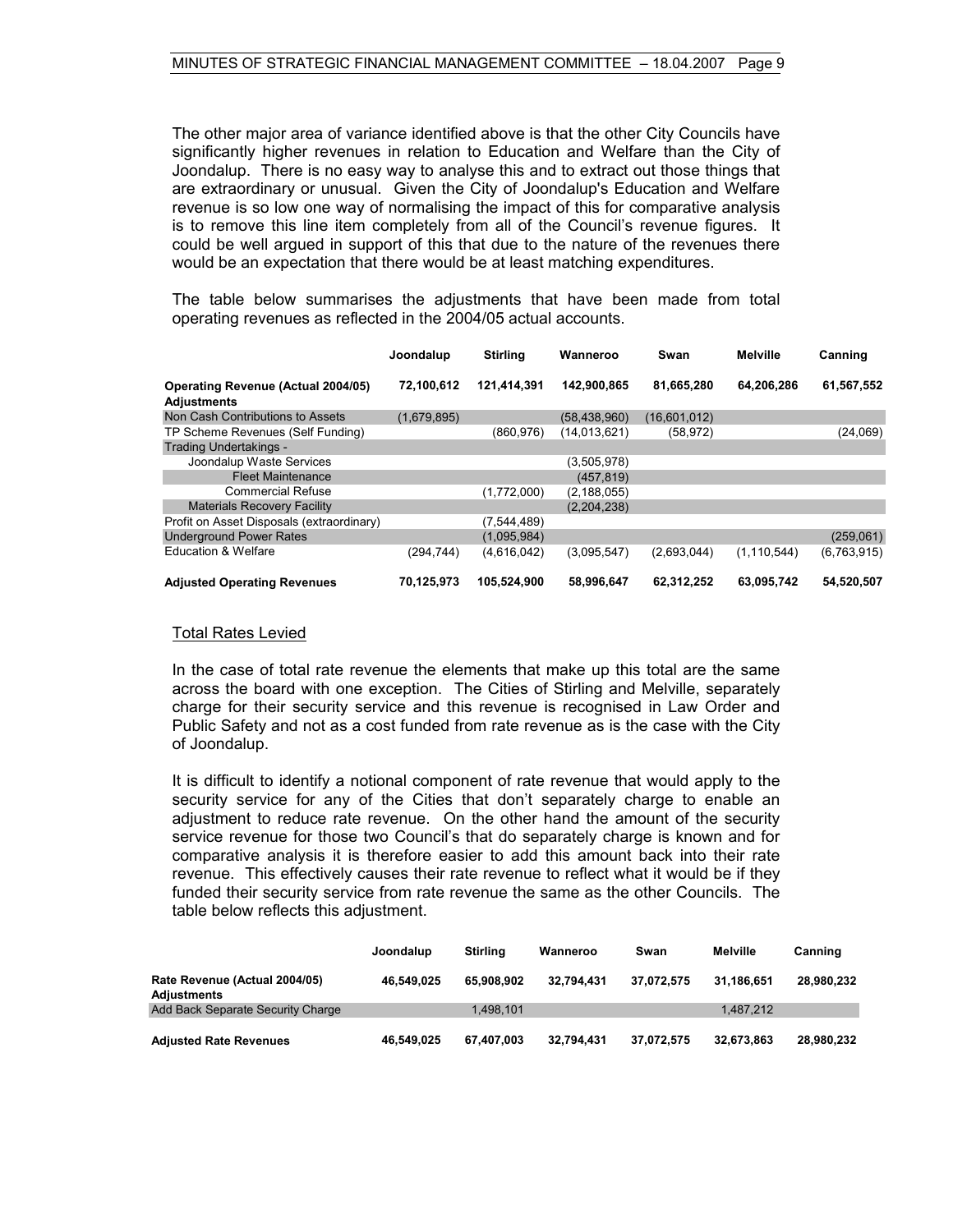#### **Comparison of Ratios**

Whether considering the original published figures or the adjusted figures arrived at above, doing a straight comparison of the raw numbers is difficult. There significant differences in the size of the six local governments illustrated by population as one example eg City of Stirling 181,079 and City of Canning 76,100. Looking at the figures in the form of a ratio puts them into context.

The figures that were published in WA Business News included the Total Rates Levied, Total Revenue, Population and No. of Voters. A ratio has been calculated for rates levied to total revenue and then rates levied per voter and per head of population. The number of rateable assessments is useful to put the rates levied into context. This information was not published and is not available from the directory but for this comparative has been extracted from actual annual reports.

The ratios are set out in the table below. There are two sets showing ratios based on the WA Business News published figures and on adjusted revenues from the calculations above.

|                                | Joondalup | <b>Stirling</b> | Wanneroo | Swan       | Melville | Canning    |
|--------------------------------|-----------|-----------------|----------|------------|----------|------------|
| <b>Published Figures Stats</b> |           |                 |          |            |          |            |
| Rates Levied/Revenue           | 68.09%    | 53.60%          | 48.28%   | 56.98%     | 51.53%   | 47.05%     |
| Rates Levied/Voter             | \$478.90  | \$528.23        | \$616.66 | \$663.33   | \$470.04 | \$584.57   |
| Rates Levied/Population        | \$313.92  | \$359.37        | \$297.69 | \$398.76   | \$332.31 | \$378.90   |
| Rates Levied/Assessment        | \$854.13  | \$795.89        | \$731.27 | \$1.031.46 | \$989.40 | \$1.075.78 |
| <b>Adjusted Figures Stats</b>  |           |                 |          |            |          |            |
| Rates Levied/Revenue           | 66.38%    | 63.88%          | 55.59%   | 59.49%     | 51.78%   | 53.15%     |
| Rates Levied/Voters            | \$454.07  | \$547.17        | \$626.10 | \$663.33   | \$474.02 | \$587.54   |
| Rates Levied/Population        | \$297.65  | \$372.25        | \$302.24 | \$398.76   | \$335.12 | \$380.82   |
| Rates Levied/Assessment        | \$809.84  | \$824.42        | \$742.46 | \$1.031.46 | \$997.77 | \$1.081.23 |

To further facilitate the comparison these have been graphed at Attachment 2.

The two sets of columns plot the percentage of rates levied to total revenue. The yellow columns identify the ratio on what was published by WA Business News while the orange plots the ratio on the adjusted total revenue and rates levied figures.

From this analysis it can be seen that the City of Joondalup still has the highest ratio of rates levied to total rate revenue even allowing for adjustments. The variance however between the City of Joondalup and the other Cities has changed significantly. The City of Joondalup ratio has come down slightly while the City of Stirling ratio has risen significantly from a WA Business News published ratio of 53.6% to an adjusted ratio of 63.9%. This is just short of the City of Joondalup adjusted ratio of 66.4%. All of the other Cities adjusted ratios have risen compared to the original published figures although Melville's only slightly.

Overlaid on top of the columns are three sets of double lines that are plotting rates per voter, per person of population and the average rates per assessment. In each case one line plots the ratio on the WA Business News published figures and the second line plots the ratio based on the adjusted figures. In each case the differences between the ratio using WA Business News published figures and the ratio using the adjusted figures are pretty marginal.

More significantly what the graph does identify is that on any one of those three ratios, whether on the WA Business News published figures or on the adjusted figures, the City of Joondalup is amongst the lowest of the six City Councils.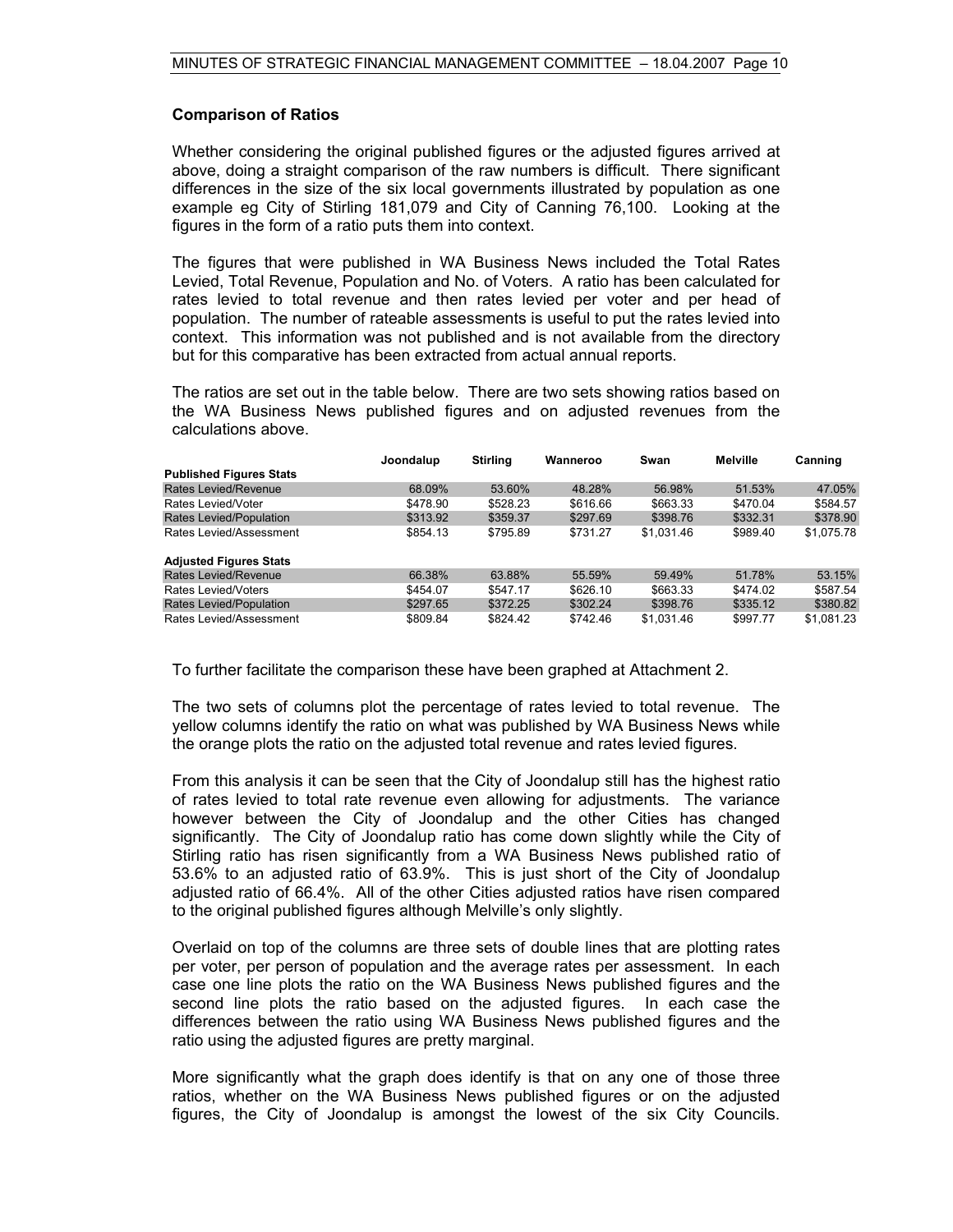Probably the most important one is the average rates per assessment, which is the top set of lines. On the WA Business News published figures the City of Joondalup is the fourth lowest with only the Cities of Stirling and Wanneroo lower, while using the adjusted figures only the City of Wanneroo is lower than the City of Joondalup.

#### **Outcome of Analysis**

#### **Shortcomings of Just a Revenue Comparative**

Essentially what the analysis highlights are some of the shortcomings of drawing conclusions from very limited data. One of the very key pieces of information that was not published (its not in the directory either) is the total number of assessments per City. Although the number of dwellings is included in the directory, the number of rateable properties is not. The following table reflects the number of rateable properties as reported in the 2004/05 accounts for each City.

|                               | Joondalup    | Stirling     | Wanneroo     | Swan         | Melville     | Canning      |
|-------------------------------|--------------|--------------|--------------|--------------|--------------|--------------|
| No. Rateable Properties       | 57.479       | 81.763       | 44.170       | 35.942       | 32.747       | 26,803       |
| <b>Published Rates Levied</b> | \$49.094.368 | \$65,074,000 | \$32.300.000 | \$37.072.575 | \$32,400,000 | \$28.834.054 |
| <b>Adjusted Rate Revenues</b> | \$46,549,025 | \$67,407,003 | \$32,794,431 | \$37,072,575 | \$32,673,863 | \$28,980,232 |

There is a significant disparity between Councils with the City of Stirling 89,763 rateable properties down to the City of Canning 26,803 rateable properties. The City of Joondalup with 57,479 rateable properties is the second highest. Below the number of rateable properties in the table is the adjusted rate revenue for each of the Cities and notwithstanding the variance in the average rates per property referred to in the commentary on the graph at Attachment 2 with one exception there is alignment between the number of rateable properties and the adjusted rate revenue. The exception is Wanneroo whose adjusted rate revenue appears to be quite low relative to the number of rateable properties.

The issue that this highlights in looking at the WA Business News published figures is that the cause of the disparity in the ratio of rate revenue to total revenue is not the rate revenue but the other sources of revenue. In this respect comparatives can be easily distorted by revenue that is tied to expenditure commitments. To take an extreme example a Council could have a \$100 million in revenues for recreation and culture which will make the ratio for rates levied to total revenue extremely impressive but if all of those recreation and culture revenues are tied to expenditure commitments it is pretty meaningless.

#### **A Better Comparative**

Clearly the real issue is not how much the revenues are in absolute terms for each of the Cities but how much they are after considering the expenditure commitments. That is how much free untied revenue there is across all of the programmes that can be used additional to rate revenue or General Purpose Funding to fund the rest of Council's operations.

To do this you need to look at the net position in relation to each programme rather than just the revenue side. Net figures have been extracted using the 2004/05 actuals from annual reports. For this exercise the previous assumptions in relation to normalising revenues have changed. Working on the assumption that if there is unusual revenue for a particular activity that this will be offset by unusual expenditure, the only adjustments that have been made to the net figures relate to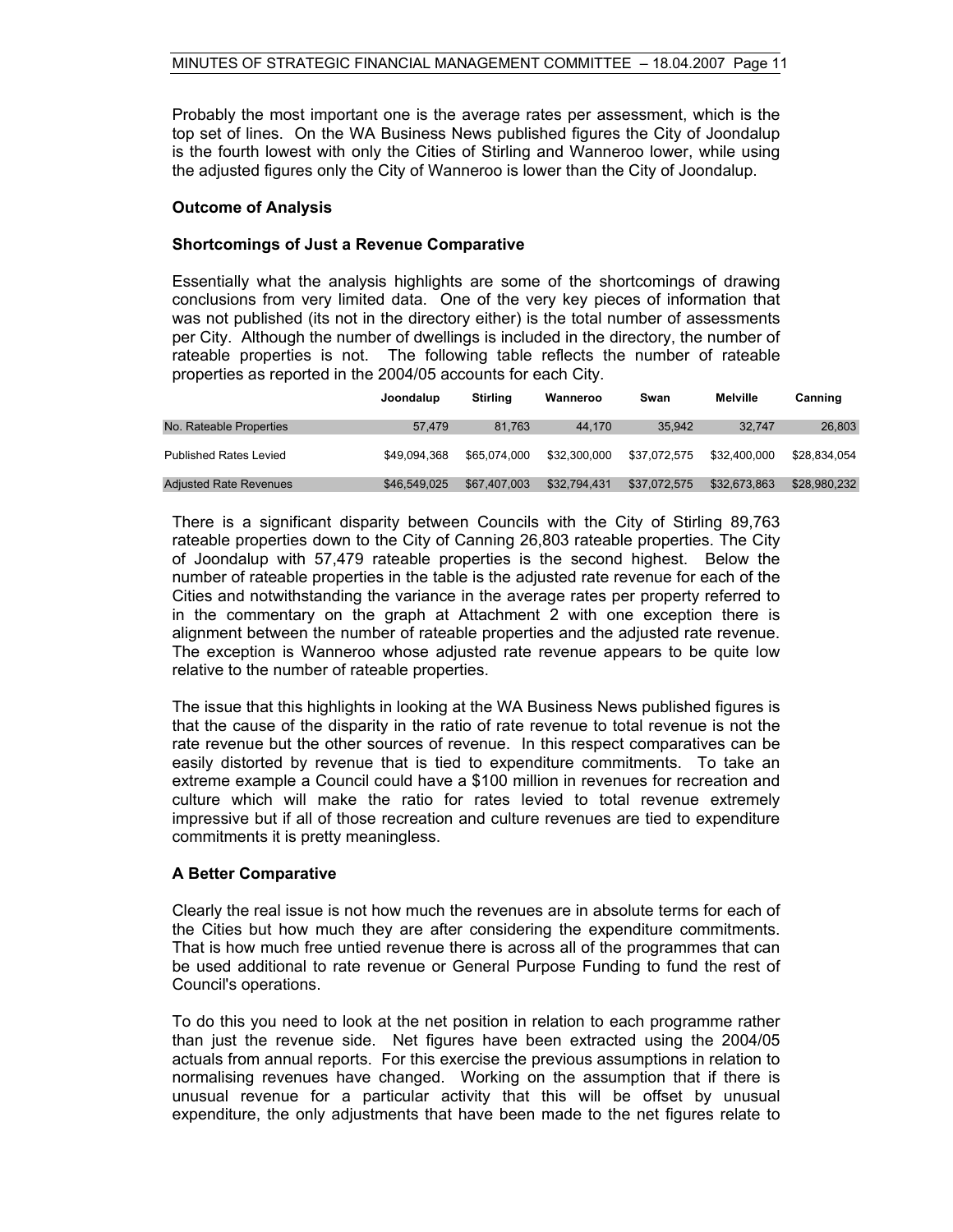items where it is known that there is no direct link between the level of revenue and expenditure. These are:

- Non-cash developer contributions because there is no expenditure involved,
- The extraordinary net profit on land transactions for City of Stirling because this is already a net figure with costs taken into account, and
- The net revenues over expenses for the City of Wanneroo's guided development town planning schemes because those revenues vastly exceed the expenses.

The outcome of this is that in almost all cases the expenditure exceeds the revenues for each programme and the net deficiency represents the amount that is required from General Purpose Funding to support that programme and maintain the operating surplus or deficit. The results are shown in the table below.

|                                          | Joondalup      | <b>Stirling</b> | Wanneroo       | Swan           | Melville       | Canning        |
|------------------------------------------|----------------|-----------------|----------------|----------------|----------------|----------------|
| <b>Adjusted Net Revenue by Programme</b> |                |                 |                |                |                |                |
| <b>General Purpose Funding</b>           | \$52,820,528   | \$70,412,942    | \$36,582,497   | \$41,553,212   | \$36,031,436   | \$32,274,493   |
| Governance                               | (\$6,978,837)  | (\$9,131,408)   | (\$2,449,893)  | (\$4,807,569)  | (\$4,944,045)  | (\$854,510)    |
| Law, Order, Public Safety                | (\$2,498,099)  | (\$1,854,318)   | (\$2,667,547)  | (\$1,761,725)  | (\$463,612)    | (\$1,360,356)  |
| Health                                   | (\$1,064,620)  | (\$1,442,476)   | (\$682,925)    | (\$758, 856)   | ( \$662, 686)  | (\$602,984)    |
| <b>Education and Welfare</b>             | (\$1,120,765)  | (\$2,112,953)   | (\$1,857,135)  | (\$1,655,243)  | (\$1,373,266)  | (\$1,582,386)  |
| <b>Community Amenities</b>               | (\$1,265,732)  | (\$153,912)     | (\$305,351)    | (\$1,761,641)  | (\$1,876,955)  | (\$794,491)    |
| <b>Recreation and Culture</b>            | (\$19,969,717) | (\$21,629,448)  | (\$13,054,189) | (\$13,986,623) | (\$15,326,183) | (\$12,000,875) |
| Transport                                | (\$13,517,713) | (\$24,200,590)  | (\$11,111,540) | (\$16,517,813) | (\$6,286,580)  | (\$11,332,449) |
| <b>Economic Services</b>                 | (\$182,011)    | (\$95,496)      | \$216,705      | (\$838,954)    | (\$531,926)    | \$278,361      |
| <b>Other Property and Services</b>       | (\$5,149,864)  | (\$4,533,575)   | ( \$662, 634)  | \$69,599       | \$620,879      | (\$4,862,392)  |
|                                          |                |                 |                |                |                |                |
|                                          |                |                 |                |                |                |                |
| <b>CHANGES IN NET ASSETS FROM</b>        | \$1,073,170    | \$5,258,766     | \$4,007,988    | (\$465, 613)   | \$5,187,062    | (\$837,589)    |
| <b>OPERATIONS</b>                        |                |                 |                |                |                |                |
|                                          |                |                 |                |                |                |                |
| Governance                               | 13.49%         | 14.02%          | 7.52%          | 11.44%         | 16.03%         | 2.58%          |
| Law, Order, Public Safety                | 4.83%          | 2.85%           | 8.19%          | 4.19%          | 1.50%          | 4.11%          |
| Health                                   | 2.06%          | 2.21%           | 2.10%          | 1.81%          | 2.15%          | 1.82%          |
| <b>Education and Welfare</b>             | 2.17%          | 3.24%           | 5.70%          | 3.94%          | 4.45%          | 4.78%          |
| <b>Community Amenities</b>               | 2.45%          | 0.24%           | 0.94%          | 4.19%          | 6.09%          | 2.40%          |
| <b>Recreation and Culture</b>            | 38.59%         | 33.20%          | 40.07%         | 33.29%         | 49.69%         | 36.24%         |
| Transport                                | 26.12%         | 37.14%          | 34.11%         | 39.31%         | 20.38%         | 34.22%         |
| <b>Economic Services</b>                 | 0.35%          | 0.15%           | $-0.67%$       | 2.00%          | 1.72%          | $-0.84%$       |
| Other Property and Services              | 9.95%          | 6.96%           | 2.03%          | $-0.17%$       | $-2.01%$       | 14.68%         |

Below the net in dollars, percentages are shown for each programme other than General Purpose Funding. This is the percentage of the total deficiency across all programmes other than General Purpose Funding that applies to that programme.

The value of converting the net position of each programme to a percentage is again to enable an equitable comparison. The above percentages have been compared graphically in Attachment 3.

What this graph serves to illustrate is that the variances between the Cities after taking account of the expenditures involved in each programme as well the revenues are not that different, with one or two exceptions. To illustrate this point the City of Canning had the lowest rate revenues but very significant Education and Welfare revenues. After offsetting the expenditure commitments, however, the Education and Welfare deficiency is only 4.8% of the total deficiency that is required to be funded by rate revenue. The City of Joondalup by comparison has Education and Welfare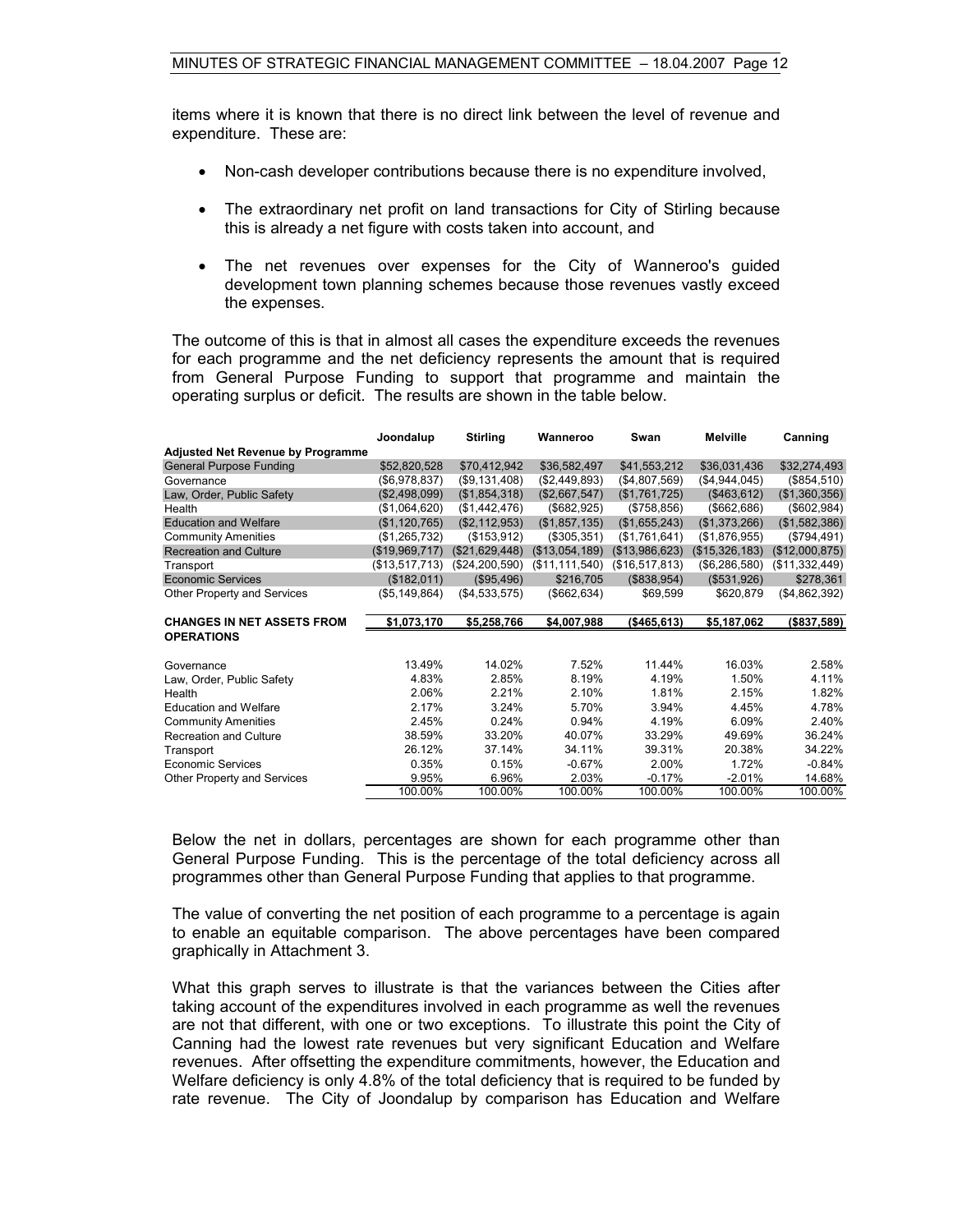revenues that are pretty negligible compared to the City of Canning but so are its expenditure commitments. The City of Joondalup's deficiency in Education and Welfare represents 2.2% of the total deficiency across the programmes to be funded from rate revenue or roughly half that of the City of Canning. This compares to the raw revenue comparison that shows the City of Canning with 23 times the revenue of the City of Joondalup for the Education and Welfare programme.

The few exceptions are firstly in relation to Governance. Governance is probably not worth considering in any detail because a large part of it is driven by internal allocations and the methodology for these varies markedly across the industry.

Secondly for four of the Cities there is a rough equal balance in the rate revenue funding between Recreation and Culture and Transport. The exceptions are the City of Melville and to a slightly lesser extent City of Joondalup who are clearly putting substantially more rate revenue into Recreation and Culture than they are into Transport.

Thirdly there is a good deal of disparity in Other Property and Services with the City of Canning being a significant drawer on General Purpose Funding while in the case of the City of Melville, Other Property and Services is a net contributor to General Purpose Funding rather than the other way around.

#### **Issues and options considered:**

This is a comparative analysis and no options were considered. Issues raised are as referred to in the details.

#### **Link to Strategic Plan:**

Not Applicable.

#### **Legislation – Statutory Provisions:**

Not Applicable.

#### **Risk Management considerations:**

Not Applicable.

#### **Financial/Budget Implications:**

Not Applicable.

#### **Policy Implications:**

Not Applicable.

#### **Regional Significance:**

The Cities of Wanneroo and Stirling are the City of Joondalup's major regional partners and both are included in the above analysis. Despite the regional proximity all three Councils are in different stages in their development lifecycles. The City of Stirling is quite mature, City of Joondalup is just starting to enter the maturity stage while the City of Wanneroo is still developing and will be for some time to come.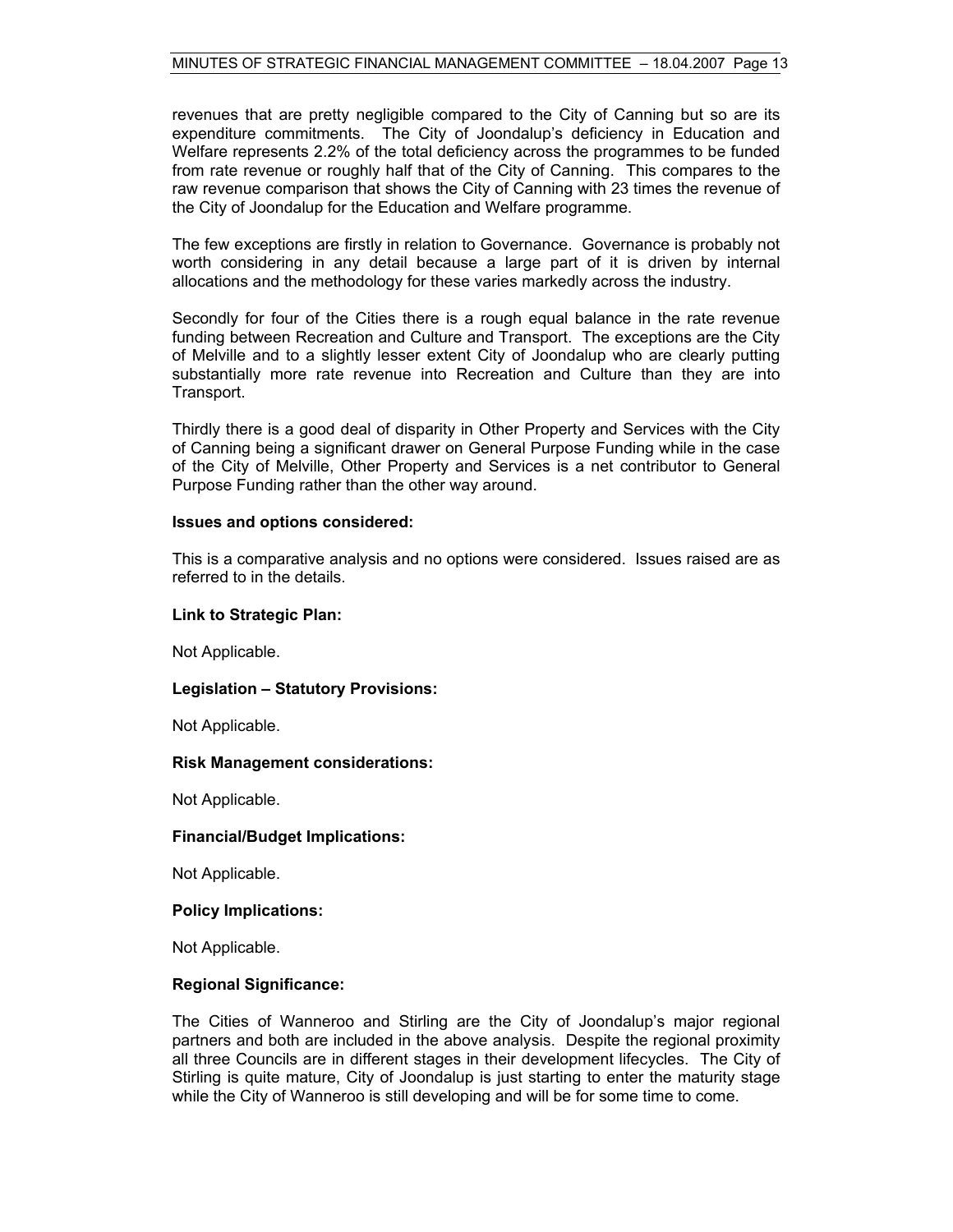Despite the different stages of development the analysis above demonstrates that in fundamental terms all three are quite comparable in terms of rate revenues.

#### **Sustainability Implications:**

All of the above analysis is based on comparatives only and does not in any way reflect the relative sustainability of any of the Councils.

#### **Consultation:**

Not Applicable.

#### **COMMENT**

As is well known basic statistics need to be considered with care and in context. This is illustrated by the details reported in WA Business News for local governments. Focussing solely on revenues may be a valid comparative in the commercial environment where sales are the sole or principal driver of revenues. Such comparisons in local government, however, can be very deceptive with significant non-rate revenues and the close relationship between revenues and expenditures particularly in the case of grants.

After examining the make up of revenues for the six largest local governments reported in WA Business News (excluding the City of Perth) and extending the analysis to expenditures what on the surface appears to show the City of Joondalup in a poor comparative position in fact reveals that the City of Joondalup not only compares well but by some measures is arguably outperforming the other local governments.

#### **ATTACHMENTS**

| Attachment 1 | <b>Extract from WA Business News</b> |
|--------------|--------------------------------------|
| Attachment 2 | Revenue Comparisons Graph            |
| Attachment 3 | % of Funding Required from GPF Graph |

#### **VOTING REQUIREMENTS**

Simple Majority

#### **OFFICER'S RECOMMENDATION**

That the report on Comparison of Local Governments Ranked by Total Revenue be RECEIVED.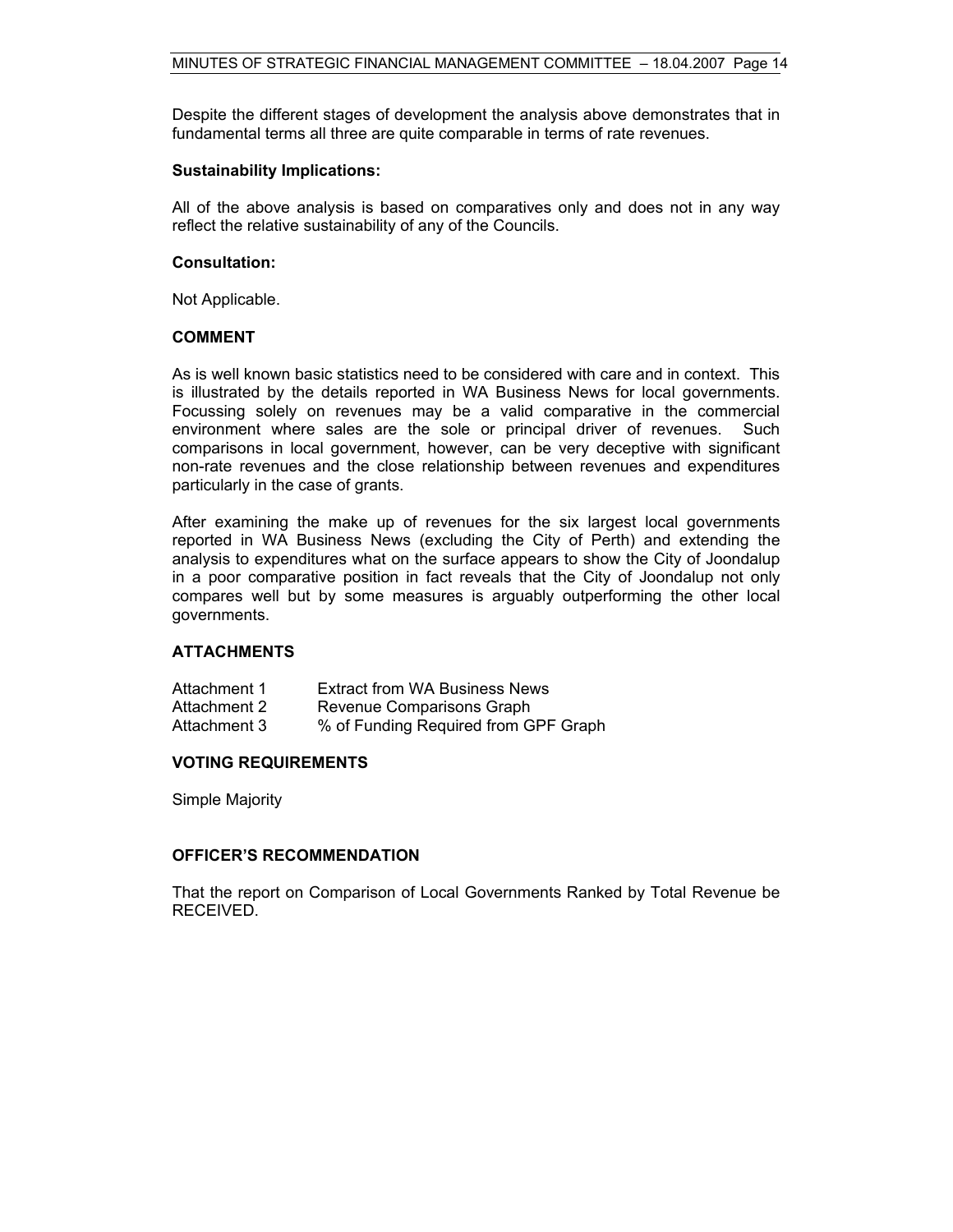The Director Corporate Services provided an overview of the report.

Discussion ensued, with the following comments/requests being made:

- $\triangleright$  Information to be provided on the breakdown of rates derived from residential properties compared to that from businesses.
- $\triangleright$  The Chief Executive Office was requested to provide WA Business News with suggested formats for presentation of data that is more in line with the Committee's requirements.
- $\triangleright$  The benefits obtained as a direct result of the rates levy should be communicated to ratepayers.

#### **MOVED Cr Magyar SECONDED Cr Fishwick that:**

- **1 the report on Comparison of Local Governments Ranked by Total Revenue be RECEIVED;**
- **2 the Strategic Financial Management Committee NOTES that the City of Joondalup has the lowest adjusted rate levy per population of comparative local authorities;**
- **3 the Strategy Financial Management Committee REQUESTS that a report of similar content and context be submitted to the Committee on an annual basis prior to the budget deliberations.**

#### **The Motion was Put and CARRIED (7/0) CARRIED (7/0)**

**In favour of the motion:** Mayor Pickard, Crs John, McLean, Amphlett, Magyar, Corr and Fishwick

## **ITEM 2 DEVELOPMENT OF THE 2007/08 BUDGET - [61597]**

**WARD:** All

**RESPONSIBLE** Mr Mike Tidy **DIRECTOR:** Corporate Services

#### **PURPOSE**

To outline to the Strategic Financial Management Committee the proposed development plan for the 2007/08 budget and to seek its endorsement of the parameters on which the budget will be based.

#### **EXECUTIVE SUMMARY**

After due consideration of the setting and context for the 2007/08 budget it is recommended that the Strategic Financial Management Committee recommends to Council the ENDORSEMENT of the: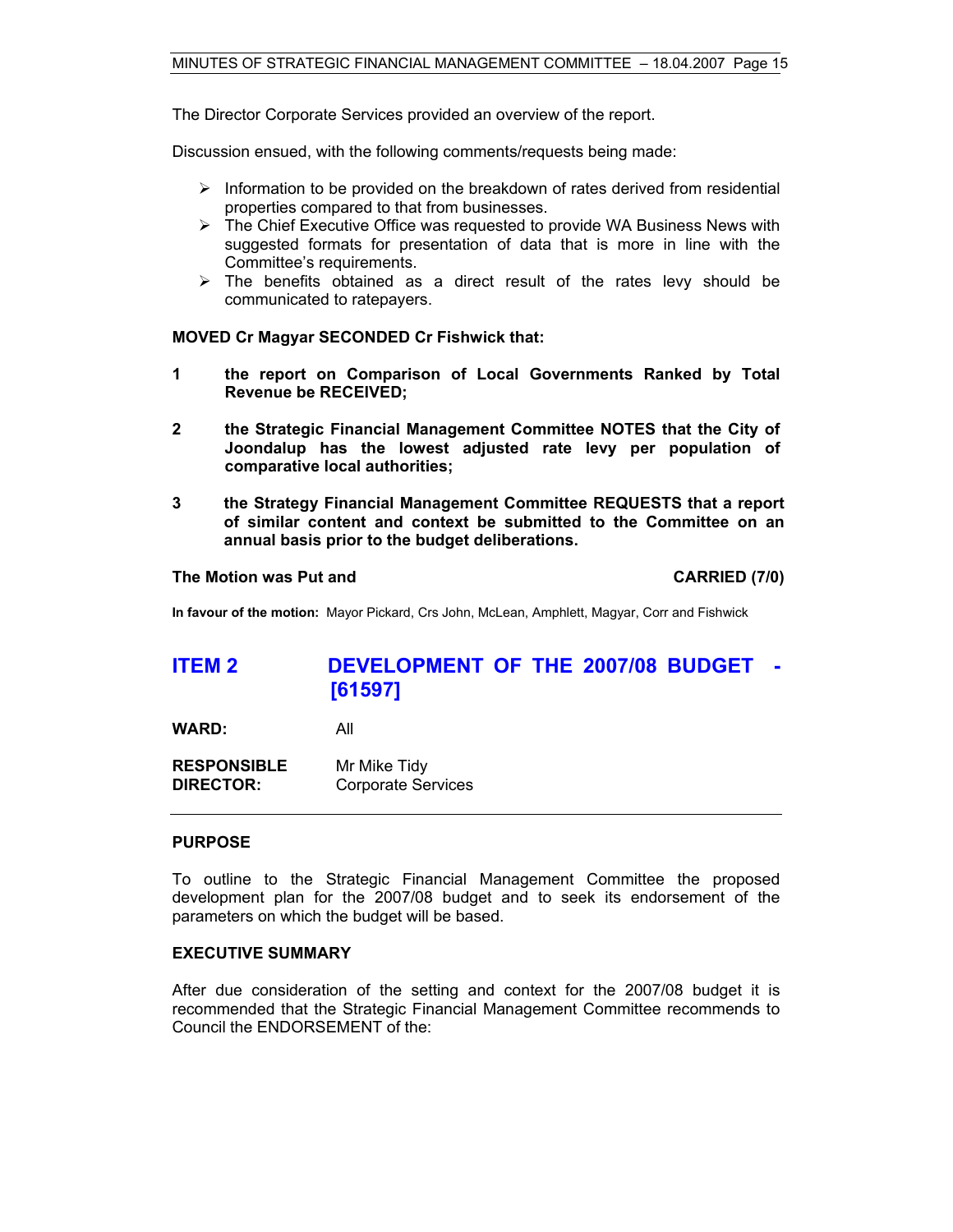- *1 key parameters for establishing the development of the draft 2007/08 budget based on increases in fees and charges of 4.4% (subject to statutory limits), employment cost increases being maintained in line with current EBA provisions of 4% and non employment operating costs increases being maintained at 3.5% recognising that this increase will not be uniform and areas will vary;*
- *2 programme for the adoption of the 2007/08 budget.*

### **BACKGROUND**

Progress in relation to the compilation of the 2007/08 budget is well underway with the Executive already considering presentations from each of the business units in relation to operational budgets. Capital and proposals for the 2007/08 financial year will follow shortly. It is intended that a series of workshops will commence in early May with Elected Members with the objective of having a final draft budget document ready for consideration for adoption by 30 June 2007. A copy of the timetable is attached.

#### **DETAILS**

#### **Issues and options considered:**

The economic environment continues to be very strong and this is continuing to put pressure on costs and the ability to resource operations and projects whether via directly employed staff or by contract.

To set the scene the Australian Bureau of Statistics (ABS) National Consumer Price Index (CPI) for the 12 months to December 2006 was 3.3%. The ANZ economic forecast in early January predicted nationally 3.5% for 2006 with the forecast for 2007 dropping to 2.2% and for 2008 rising again to 2.7%. At the same time the ABS Perth CPI for the 12 months to December 2006 was 4.4%. Clearly the Perth CPI which is the environment in which the City of Joondalup has to operate continues to outstrip the national CPI and sets the benchmark for the kind of economic environment in which we operate. In March 2007 the West Australian Local Government Association published its Local Government Cost Index (a combination of the Construction Index and Perth CPI) for the 12 months to December 2006. This showed an increase in costs of 6% over that period. A copy is attached.

For the 2007/08 draft budget development it is proposed that the fees and charges be reviewed in line with market and CPI on average, ie 4.4% where there are no statutory limits regulating increases. While there is pressure on salaries and wages the City's current EBA agreements provide for an across the board 4% increase. The draft budget will be using this as the primary target for salaries and wages increases notwithstanding the pressure that the employment market is creating to offer salary packages with increases of greater than 4% in order to attract people. In relation to operating costs the picture in relation to non employment costs is not uniform and the City has had some successes in keeping some cost categories under control eg telecommunications. On this basis the City is working towards a target of containing non-employment operating costs to an increase of 3.5%. This will vary however from one type of cost to the other.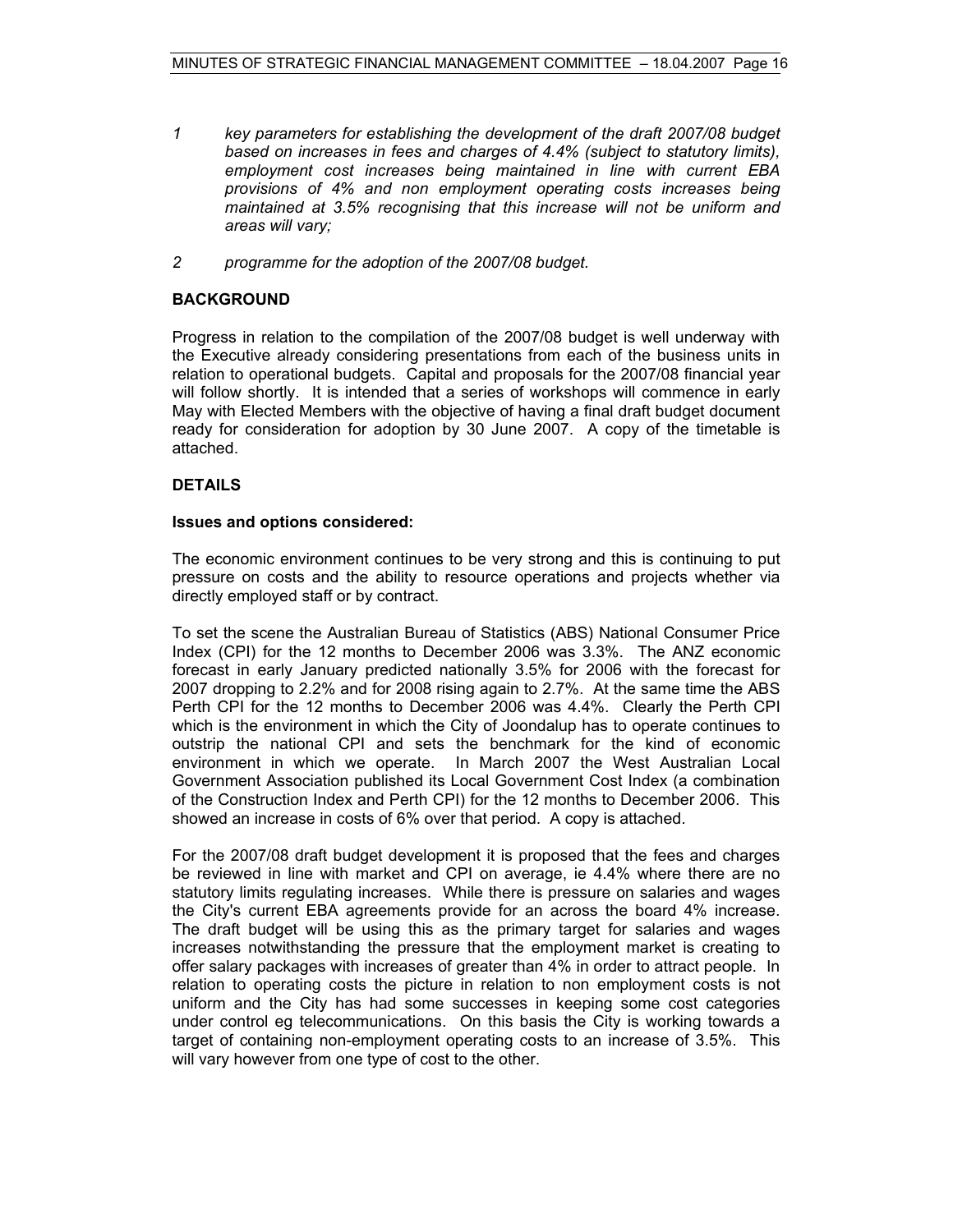#### **Link to Strategic Plan:**

Organisational Development

- 4.1 To manage the business in a responsible and accountable manner
- 4.2 To provide quality services with the best use of resources

#### **Legislation – Statutory Provisions:**

Section 6.2 of the Local Government Act 1995 sets out the requirements for local governments to prepare a budget. Section 5.56 further provides for local governments to prepare and adopt a plan for the future. The provisions of the Local Government (Financial Management) Regulations 1996 also contain extensive provisions in relation to the preparation and presentation of budgets while the Local Government (Administration) Regulations 1996 contain provisions in relation to the setting up of plans for the future.

#### **Risk Management considerations:**

The adoption of the annual budget contains significant risk management considerations in terms of being able to ensure that the City can supply the works, services and facilities and continue to manage the assets that it is charged with.

#### **Financial/Budget Implications:**

This report considers the content and framework for the preparation and consideration for the draft 2007/08 budget. This impacts the underlying financial premises on which the budget is based.

#### **Policy Implications:**

Not Applicable.

#### **Regional Significance:**

Not Applicable.

#### **Sustainability Implications:**

Financial sustainability is absolutely critical to the future growth and development of the City of Joondalup. The adoption of an annual budget is a critical element to this long-term financial sustainability.

#### **Consultation:**

Not Applicable.

#### **COMMENT**

It is considered that the parameters described represent a significant stretch target in terms of putting together the draft 2007/08 budget. In some areas of Council's operations this will be very difficult to achieve while other areas will fare better.

While these parameters are very broad there are significant demands on the City in relation to the provision of services, facilities and the management of its assets and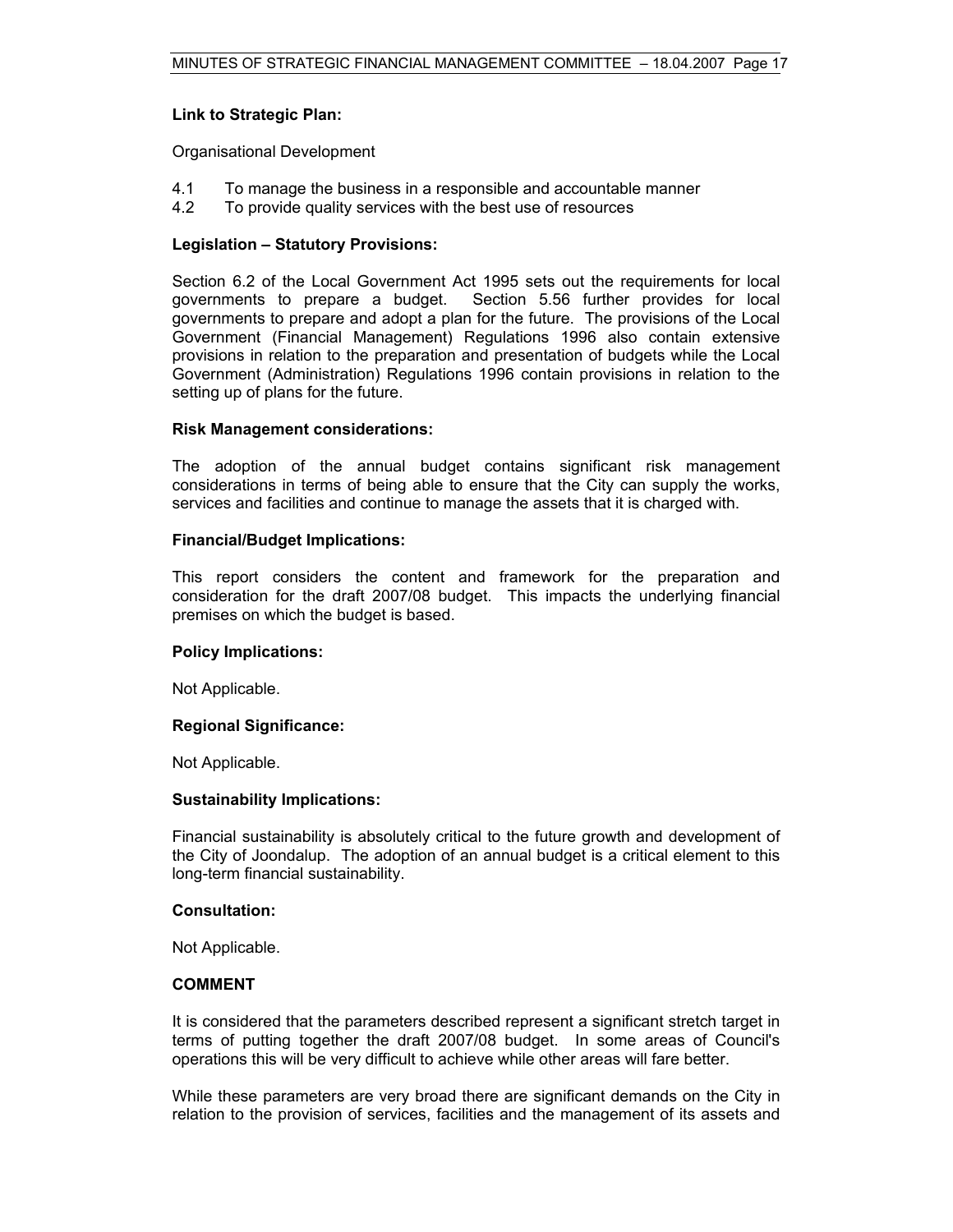infrastructure. The City has in recent times struggled to maintain its programmes in terms of being able to provide the resources whether from internal means or externally by contract and to do so at a reasonable cost to the community.

In addition to the parameters that are being considered for setting the draft 2007/08 budget there is also the projected outcomes for the current 2006/07 financial year that need to be taken into account as well. A mid year budget review was considered at Council's meeting of 27 February 2007 and as part of that budget review it was identified that the overall projected surplus would be \$6.5m in lieu of the \$19,000 originally budgeted. A substantial portion of this, \$3.75m, represented works and projects that were intended to be carried forward. As a result of the adoption of the budget review report the funds to cover the carry forwards have been transferred to a new reserve fund however, while the funding for these works and projects is therefore preserved they still actually need to be physically completed in 2007/08. This is in addition to any programmed works and projects for the coming financial year.

Also as part of that budget review, further monies were set aside for a strategic asset management reserve (\$1.8m) as a result of the better than expected returns received on investments. This contributes to the long-term strategic financial sustainability of the City however it is still dependent on additional allocations being made to the reserve in 2007/08 and future years.

#### **ATTACHMENTS**

- Attachment 1 West Australian Local Government Association Info Page Local Government Cost Index 15 March 2007
- Attachment 2 Budget Preparation Timetable

#### **VOTING REQUIREMENTS**

Simple Majority

The Director Corporate Services provided an overview of the budget process and the proposed timeframe for adoption of the budget. Discussion ensued.

**MOVED Cr Magyar SECONDED Cr McLean that the Strategic Financial Management Committee recommends to Council the ENDORSEMENT of the:** 

- **1 key parameters for establishing the development of the draft 2007/08 budget based on increases in fees and charges of 4.4% (subject to statutory limits), employment cost increases being maintained in line with current Enterprise Bargaining Agreement provisions of 4% and non employment operating costs increases being maintained at 3.5% recognising that this increase will not be uniform and areas will vary;**
- **2 programme for the adoption of the 2007/08 budget.**

#### The Motion was Put and **CARRIED** (6/1)

**In favour of the motion:** Crs John, McLean, Amphlett, Magyar, Corr and Fishwick **Against the motion:** Mayor Pickard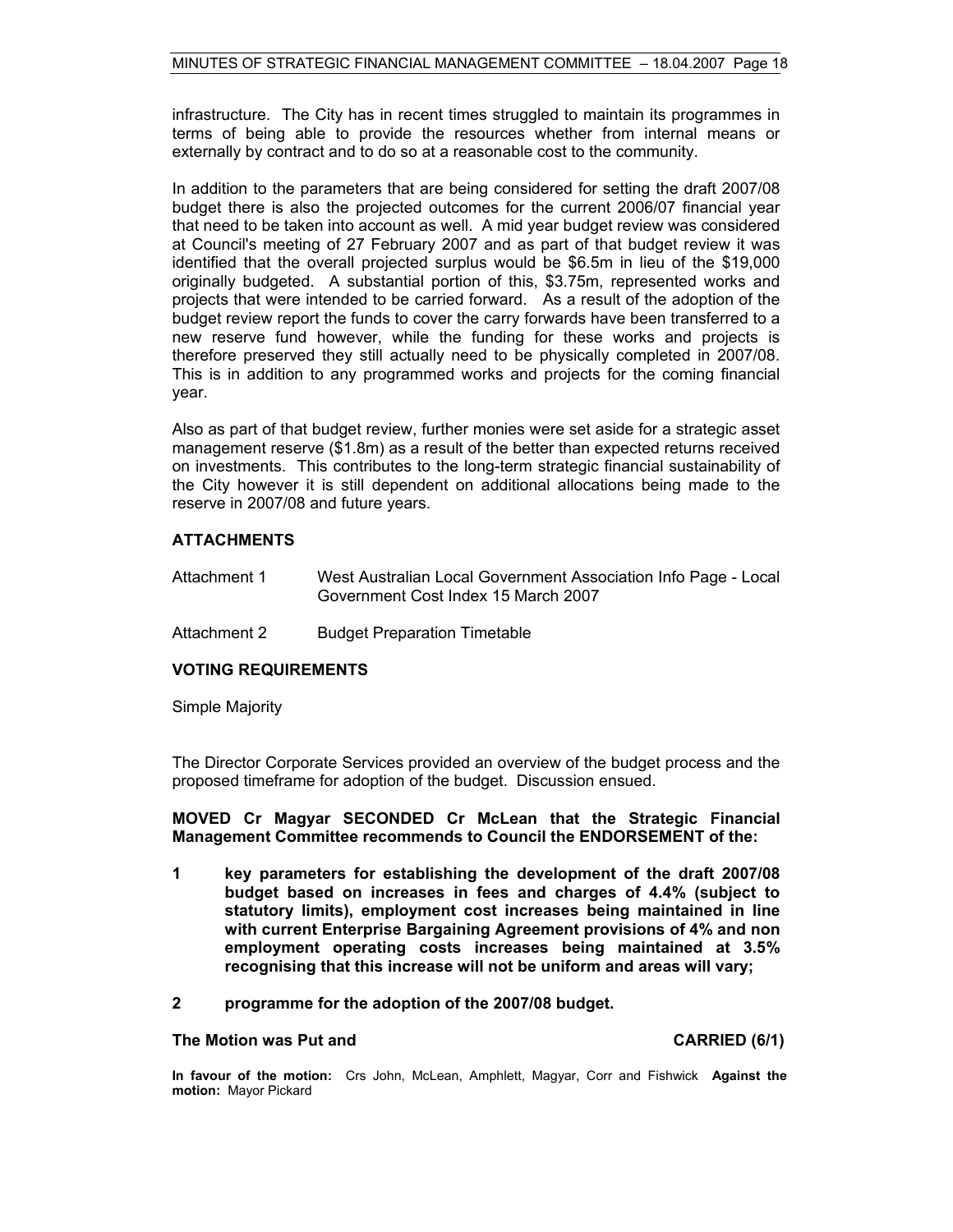# **ITEM 3 FRAMEWORK AND WORK PLAN FOR EXAMINING COMMITTEE ISSUES - [56593] [51567]**

**WARD:** All

| <b>RESPONSIBLE</b> | Mr Mike Tidy              |
|--------------------|---------------------------|
| <b>DIRECTOR:</b>   | <b>Corporate Services</b> |

#### **PURPOSE**

The purpose of this report is to reconsider a framework and work plan to address part 2 of the resolution of the Strategic Financial Management Committee (the Committee) of 4 July 2006.

#### **EXECUTIVE SUMMARY**

Having given consideration to part 2 of the resolution of the Committee at its meeting of 4 July 2006, a framework and work plan was prepared and presented to the Committee at its meeting of 12 September 2006. The Committee resolved to defer consideration of the report. It is resubmitted for consideration.

*It is recommended* t*hat the Strategic Financial Management Committee ENDORSES the framework and work plan for examining alternative revenue streams, asset management, property portfolio, expenditure and the Strategic Financial Plan (Plan for the Future) as proposed in Attachment 1 to this Report.*

#### **BACKGROUND**

At its meeting of 4 July 2006 the Strategic Financial Management Committee carried the following motion:

*That it be recommended that Council requests a further report be submitted to the next meeting of the Strategic Financial Management Committee on:* 

- *1 options and potential role of the City in the development of the Joondalup Central Business District;*
- *2 a framework and work plan for:* 
	- *Alternative Revenue Streams;*
	- *Asset Management;*
	- *Portfolio;*
	- *Expenditure;*
	- *Strategic Financial Management Plan (Plan for the Future).*

Part 1 has been addressed in a separate report in this agenda. The issues listed in part 2 are those considered by the Committee to be the matters that should be addressed over the course of the next twelve months.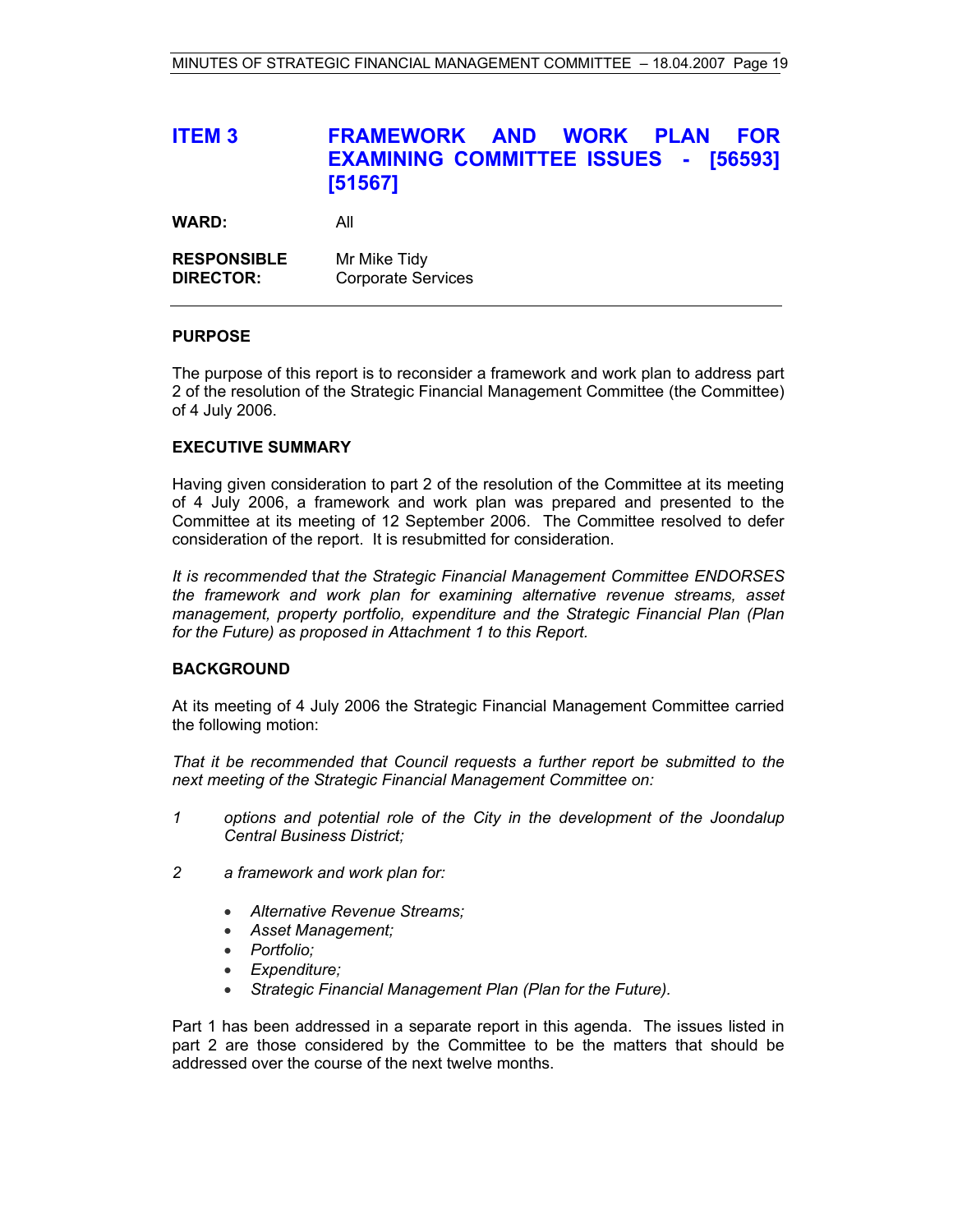#### **DETAILS**

#### **Issues and options considered:**

#### Framework and Work Plan

Part 2 of the Committee's recommendation of 4 July 2006 related to developing a framework and work plan to look at a number of key issues. These are alternative revenue streams, asset management, property portfolio, expenditure and Strategic Financial Management (Plan for the Future).

To work through all of these issues progressively a work plan and framework for that examination has been drawn up and is at Attachment 1.

#### **Link to Strategic Plan:**

Key Focus Area 3 - City Development 3.1 The City of Joondalup has well maintained assets and built environment.

Key Focus Area 4 - Organisational Development 4.1 The City of Joondalup is a sustainable and accountable business.

#### **Legislation – Statutory Provisions:**

Not Applicable.

#### **Risk Management considerations:**

The process of addressing all of the matters in the framework and work plan will have impacts for risk management and in particular the mitigation of risk.

#### **Financial/Budget Implications:**

The matters in the framework and work plan will have impacts for the budget process and for the setting of financial goals and objectives for the City. The impact on the current budget of the investigations themselves will depend on the requirements for external assistance, but should be able to be accommodated within existing budget allocations.

#### **Policy Implications:**

Not Applicable.

#### **Regional Significance:**

Not Applicable.

#### **Sustainability Implications:**

Financial sustainability is absolutely critical to the future growth and development of the City of Joondalup. The investigations into the matters in the framework and work plan, in particular the Strategic Financial Plan, will have implications for long-term financial sustainability of the City.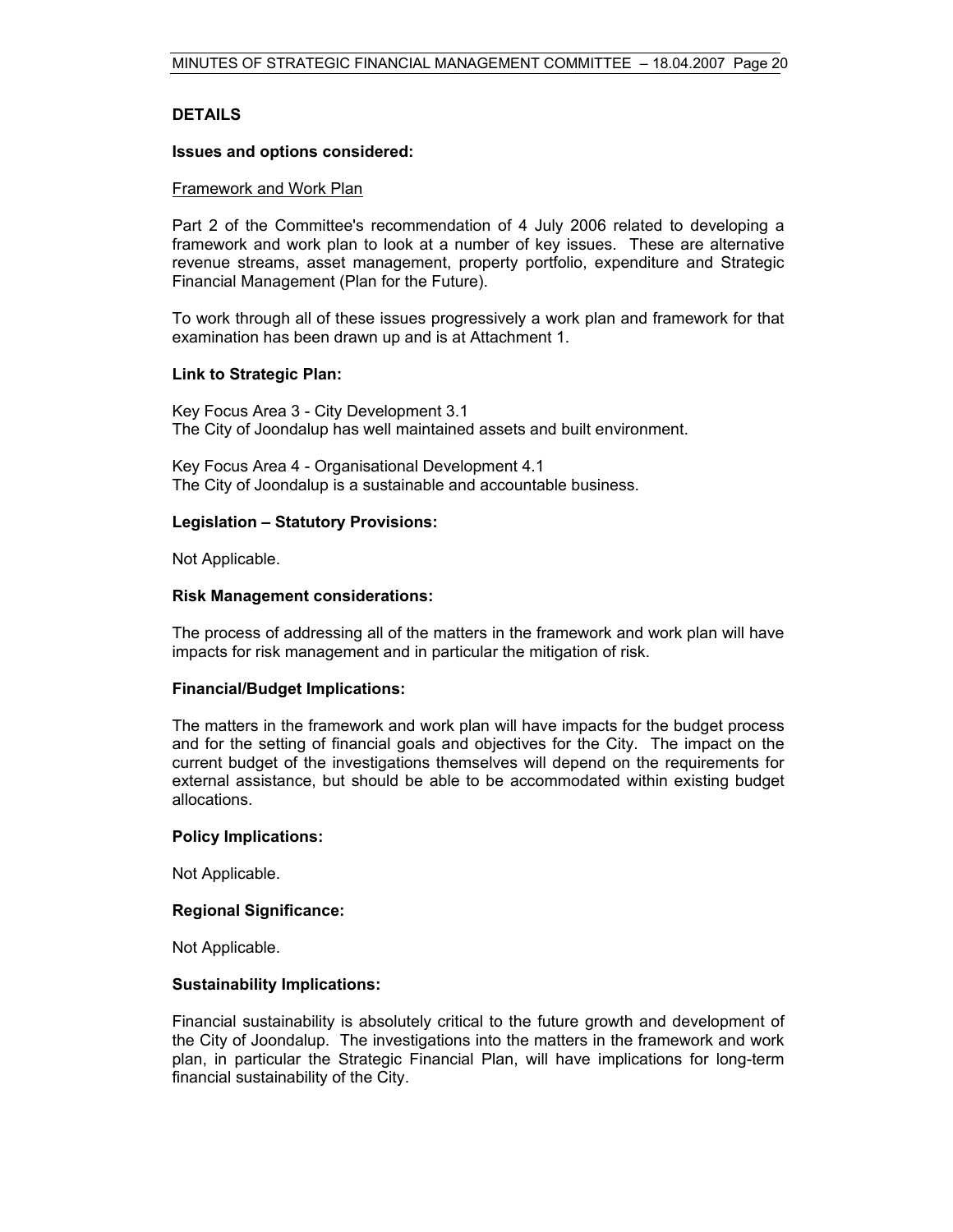#### **Consultation:**

Not Applicable.

#### **COMMENT**

The framework and work plan developed in response to Item 2 of the Strategic Financial Management Committee's resolution of 4 July 2006 is put forward for endorsement by the Strategic Financial Management Committee. The framework and work plan proposes a simple methodical progressive process for working through the issues that need to be addressed and for reporting back to the Committee.

#### **ATTACHMENTS**

Attachment 1 Framework and Work Plan for Strategic Financial Management Committee Issues

#### **VOTING REQUIREMENTS**

Simple Majority

#### **OFFICER'S RECOMMENDATION**

That the Strategic Financial Management Committee ENDORSES the framework and work plan for examining alternative revenue streams, asset management, property portfolio, expenditure and the Strategic Financial Plan (Plan for the Future) as proposed in Attachment 1 to this Report.

The Director Corporate Services provided an overview of the report.

The Committee members outlined their expectations in relation to progressing these five major issues. It was considered appropriate that the Committee should meet more frequently to formulate a strategic direction on each issue, and it was requested that the first meeting be scheduled in the second week of May to consider alternative revenue streams.

**MOVED Mayor Pickard SECONDED Cr Magyar that the Strategic Financial Management Committee:** 

- **1 NOTES the report regarding the preparation of an alternate framework and work plan for examining alternative revenue streams, asset management, property portfolio, expenditure and the Strategic Financial Plan (Plan for the Future);**
- **2 requests that rather than just receiving reports on the issues, they be workshopped by the Committee, with a programme commencing with the next Committee meeting in early May 2007, which addresses the alternate revenue stream topic.**

**The Motion was Put and CARRIED (7/0) CARRIED** (7/0)

**In favour of the motion:** Mayor Pickard, Crs John, McLean, Amphlett, Magyar, Corr and Fishwick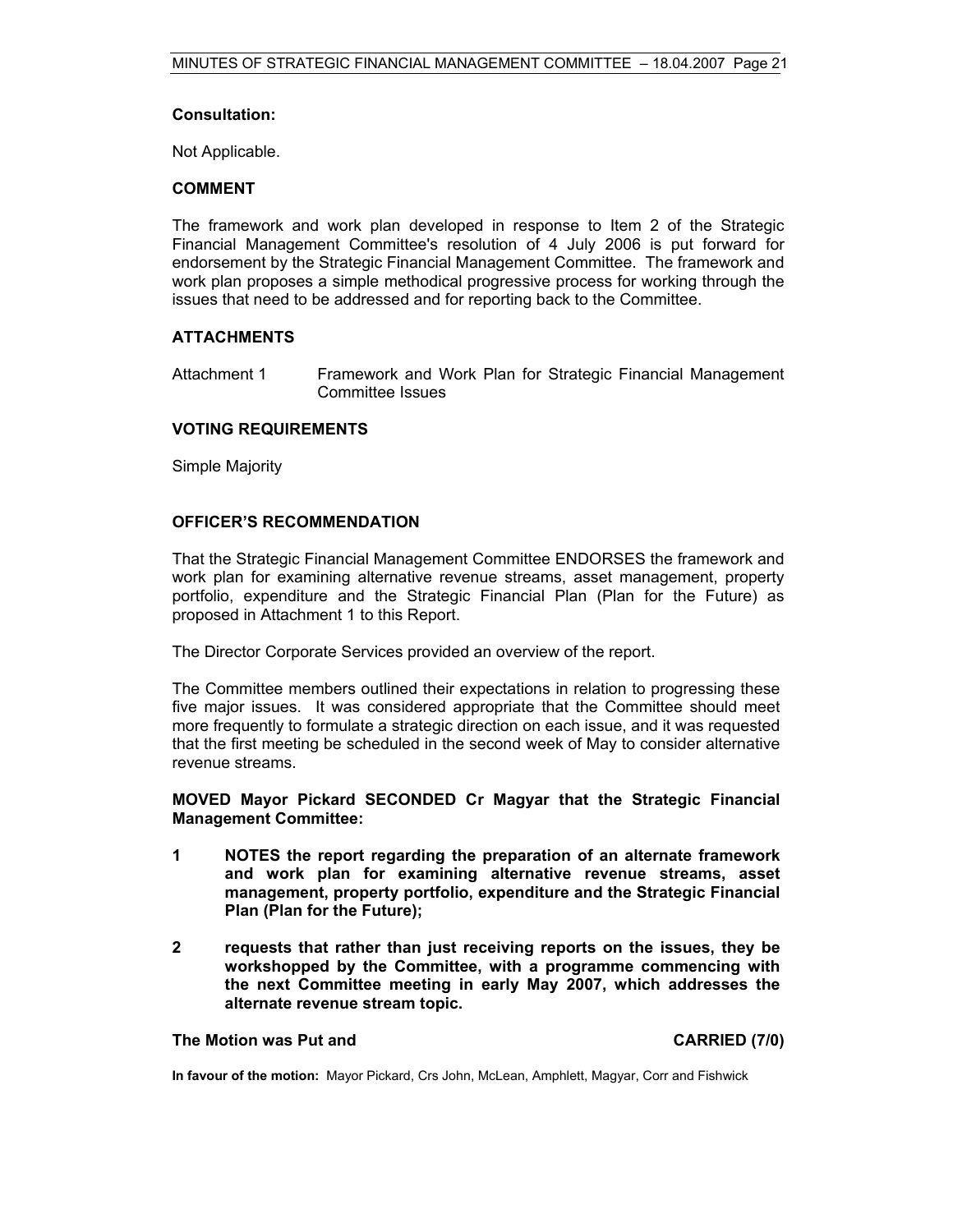# **ITEM 4 OPTIONS AND POTENTIAL ROLE OF THE CITY IN THE DEVELOPMENT OF THE JOONDALUP CENTRAL BUSINESS DISTRICT - [55526] [51567]**

| <b>WARD:</b>       | All                       |
|--------------------|---------------------------|
| <b>RESPONSIBLE</b> | Mr Mike Tidy              |
| <b>DIRECTOR:</b>   | <b>Corporate Services</b> |

#### **PURPOSE**

The purpose of this item is for the Strategic Financial Management Committee (the Committee) members to further discuss the development potential of the Joondalup Central Business District (CBD) and progress the recommendation of the previous meeting of the Committee.

#### **EXECUTIVE SUMMARY**

At the Strategic Financial Management Committee meeting of 12 September 2006 a recommendation of the committee subsequently endorsed by Council at its meeting of 27 February 2007 was:

- *1 Council ENDORSES the proposition submitted to the Committee for the development within the CBD of the City of Joondalup;*
- *2 a workshop be organised to engage all Elected Members in the opportunities for development within the CBD;*
- *3 external parties, experts and those with interests in this particular field be invited to attend the workshop.*

There are some further issues that need to be resolved before the outcomes of this recommendation can be finalised. It is suggested therefore that as for the last session an open discussion session would be more productive. In order to facilitate this the Committee should consider suspending standing orders for the duration of the discussion.

#### **BACKGROUND**

At its meeting of 4 July 2006 the Strategic Financial Management Committee carried the following motion in part:

*That it be recommended that Council requests a further report be submitted to the next meeting of the Strategic Financial Management Committee on:* 

*1 options and potential role of the City in the development of the Joondalup Central Business District;*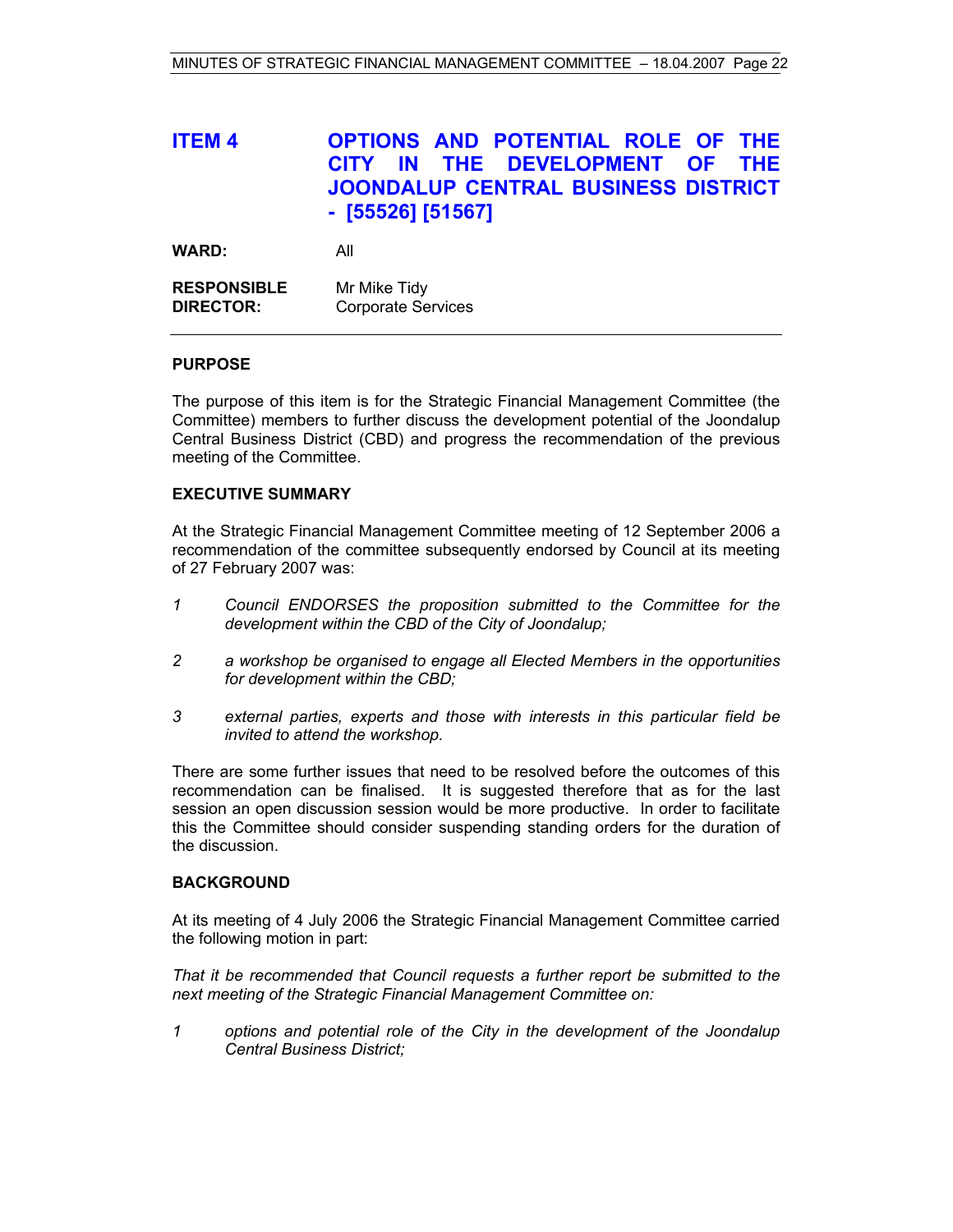This was further considered at a meeting of the Committee in September 2006 however for reasons surrounding an unrelated confidential item on the same agenda the recommendation of the Committee was not considered by Council until 27 February 2007.

#### **DETAILS**

#### **Issues and options considered:**

To be discussed. Some further background material will be available to distribute to the Committee members at the meeting.

#### **Link to Strategic Plan:**

Key Focus Area 3 - City Development 3.1 The City of Joondalup has well maintained assets and built environment.

Key Focus Area 4 - Organisational Development 4.1 The City of Joondalup is a sustainable and accountable business.

#### **Legislation – Statutory Provisions:**

Not Applicable.

#### **Risk Management considerations:**

Any action initiated by Council in relation to the development of the Joondalup CBD will carry risk. Until the specific actions are fleshed out however it is not practical to address them.

#### **Financial/Budget Implications:**

Any proposals that may be developed will invariably have impacts for the City's budget and for the setting of financial goals and objectives for the City. The specific financial requirements of developing the proposals themselves can at this stage be accommodated within existing budgets.

#### **Policy Implications:**

Not Applicable.

#### **Regional Significance:**

Not Applicable.

#### **Sustainability Implications:**

Financial sustainability is absolutely critical to the future growth and development of the City of Joondalup. The development of the Joondalup CBD will have significant implications for long-term financial sustainability of the City.

#### **Consultation:**

Not Applicable.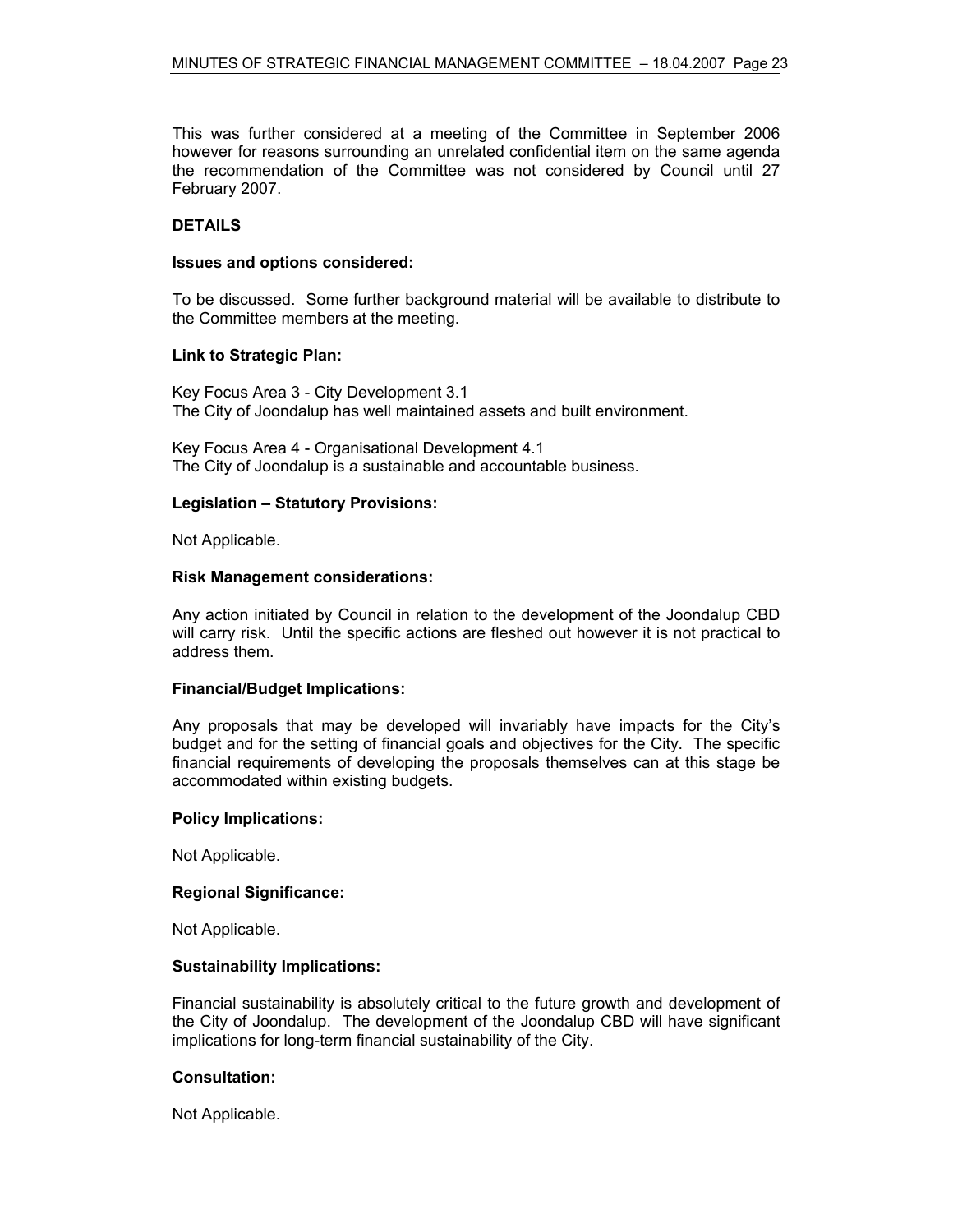#### **COMMENT**

The options and potential role of the City in the development of the Joondalup Central Business District is put forward for discussion.

Clause 54 of the Standing Orders Local Law 2005 does not apply to committee meetings, therefore members are entitled to speak more than once on this Item. There is no need to suspend Standing Orders.

#### **ATTACHMENTS**

Nil.

#### **VOTING REQUIREMENTS**

Simple Majority

#### **OFFICER'S RECOMMENDATION**

That the Committee GIVES consideration to progressing the recommendation from the previous Committee meeting regarding the potential role of the City in the development of the Joondalup Central Business District.

The Chief Executive Officer provided an outline of potential development within the Joondalup CBD.

**MOVED Mayor Pickard SECONDED Cr McLean that the Strategic Financial Management Committee NOTES the presentation by the Chief Executive Officer regarding the potential role of the City in the development of Joondalup CBD.** 

#### The Motion was Put and **CARRIED** (7/0)

**In favour of the motion:** Mayor Pickard, Crs John, McLean, Amphlett, Magyar, Corr and Fishwick

#### **MOTIONS OF WHICH PREVIOUS NOTICE HAS BEEN GIVEN**

Nil.

#### **REQUESTS FOR REPORTS FOR FUTURE CONSIDERATION**

Nil